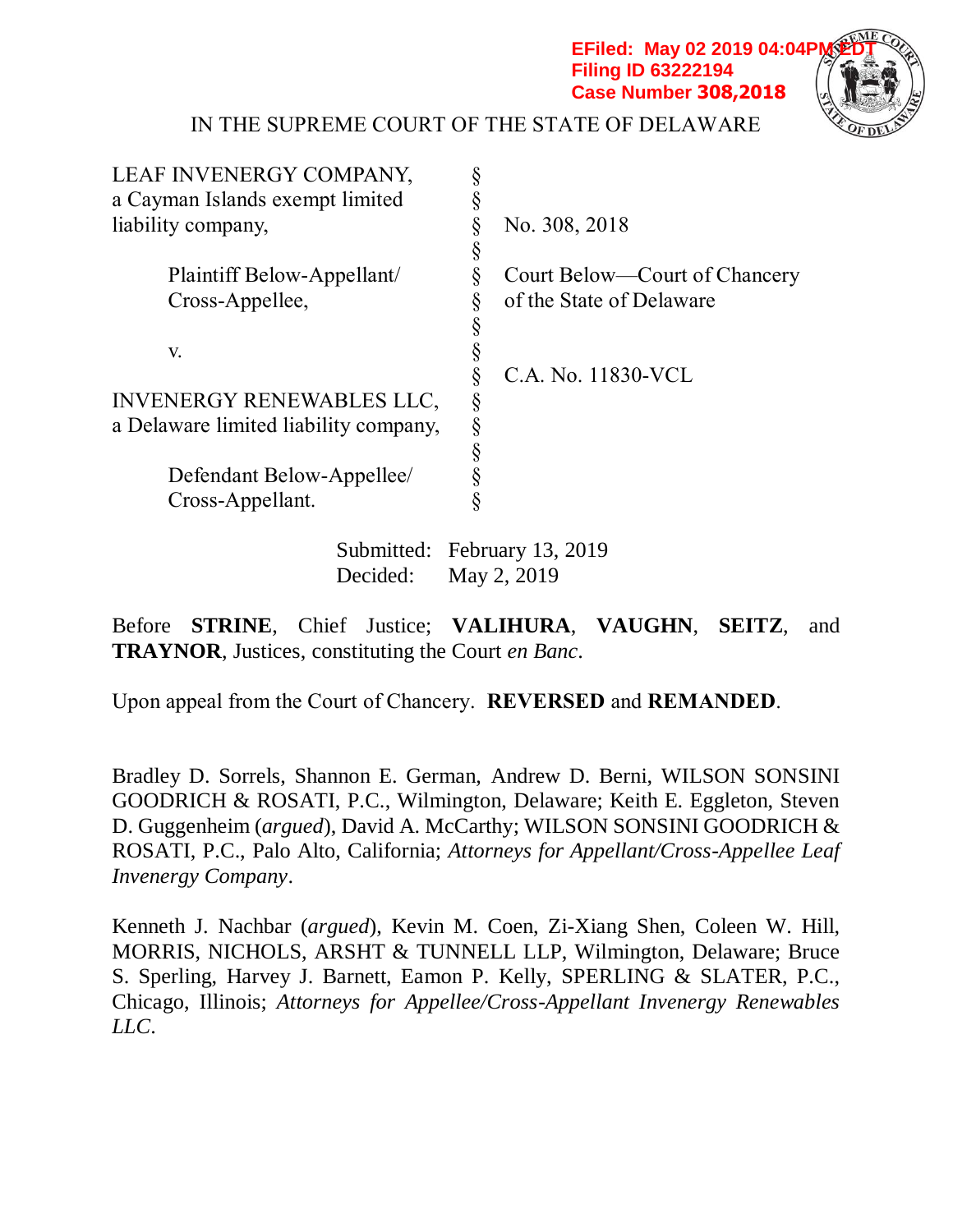### **TRAYNOR**, Justice:

In 2008, Invenergy Wind LLC ("Invenergy"), a wind energy developer, was raising money for a Series B investment round, and Leaf Clean Energy Company ("Leaf Parent"), an investment fund, expressed interest. After extensive negotiations, Leaf Parent invested \$30 million in Invenergy Series B notes through a vehicle called Leaf Invenergy Company ("Leaf"). The agreement governing the Series B notes ("Series B Note Agreement") gave noteholders such as Leaf the right to convert to equity and incorporated an LLC agreement ("Series B LLCA") that the noteholders and Invenergy would execute upon conversion.

The Series B Note Agreement and the Series B LLCA also included provisions that prohibited Invenergy from conducting a "Material Partial Sale"—a defined term—without Leaf's consent unless Invenergy paid Leaf a premium called a "Target Multiple"—another defined term. Although the parties renegotiated several aspects of their agreements with one another over the next few years, the consent provisions persisted in substantially similar form into the Third Amended and Restated LLC Agreement (the "LLC Agreement"), which is the operative agreement in this dispute. Those consent provisions form the crux of this litigation.

Leaf filed suit after Invenergy closed a \$1.8 billion asset sale—a transaction that Invenergy concedes was a Material Partial Sale—without first obtaining Leaf's consent or redeeming Leaf's interest for the Target Multiple. After a trial, the Court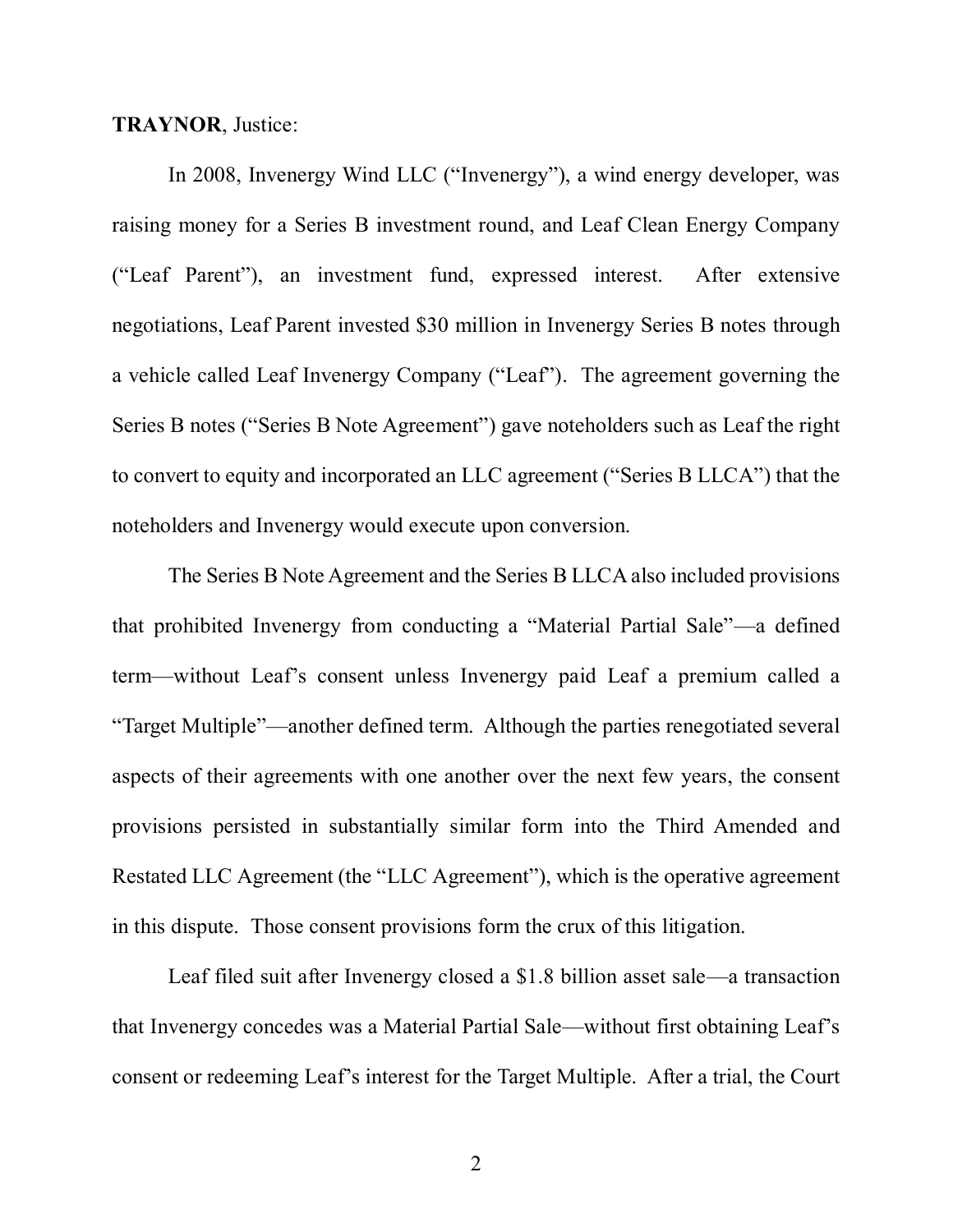of Chancery concluded that, although Invenergy had breached the Material Partial Sale consent provisions, Leaf was not entitled to the Target Multiple. The court then awarded only nominal damages because, according to the court, Invenergy had engaged in an "efficient breach."<sup>1</sup> The Court of Chancery directed the parties to complete a buyout of Leaf's interests pursuant to another LLC Agreement provision that Invenergy had invoked after Leaf had filed suit.

We disagree with the Court of Chancery's interpretation of the consent provision and its award of nominal damages and therefore REVERSE.The consent provisions unambiguously require Invenergy to pay Leaf the Target Multiple if it conducts a Material Partial Sale without Leaf's consent, and the concept of efficient breach does not permit Invenergy to circumvent that requirement. Because Invenergy conducted a Material Partial Sale without Leaf's consent and without paying Leaf the Target Multiple, Leaf is entitled to the Target Multiple as contractual damages. We thus award Leaf the Target Multiple in damages on condition that it surrenders its membership interests in Invenergy.

<sup>&</sup>lt;sup>1</sup> *Leaf Invenergy Co. v. Invenergy Wind LLC* ("Opinion Below" hereafter), 2018 WL 1882746 (Del. Ch. Apr. 19, 2018).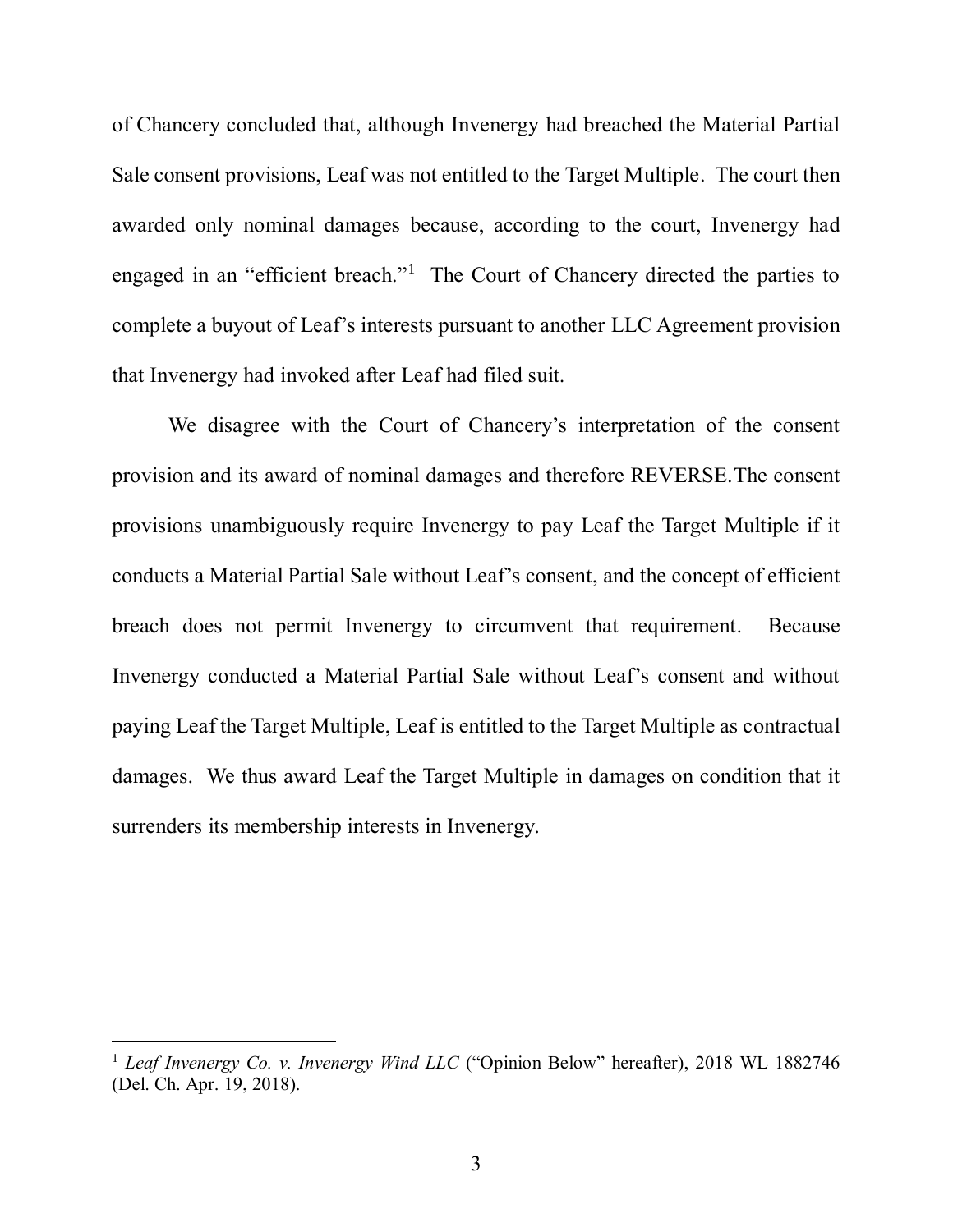### **I. BACKGROUND<sup>2</sup>**

Founded in 2001, Invenergy is a developer and operator of wind energy facilities in North America and Europe. Leaf Parent is a publicly traded investment fund specializing in renewable energy and sustainable technologies.

### **A. 2008: Leaf invests in Invenergy's Series B notes**

In the summer of 2008, Invenergy sought to raise additional capital by issuing convertible debt. Several investors expressed interest including Leaf Parent and Liberty Mutual Insurance Company ("Liberty Mutual"), the latter of which had invested in Invenergy during Invenergy's earlier Series A funding round. Ultimately, Leaf invested \$30 million in Invenergy Series B convertible notes in two closings in December 2008 and February 2009.<sup>3</sup>

The Series B Note Agreement enumerated several items that required the consent of the noteholders. Among other things, Invenergy could not conduct a "Material Partial Sale"<sup>4</sup> without majority noteholder consent<sup>5</sup> unless the noteholders received the Target Multiple at the closing of such a sale. The Target Multiple, in

 $2$  The Court of Chancery's opinion provides a more detailed treatment of the factual background; we have included the most significant and relevant facts here.

<sup>3</sup> Bank of America Strategic Investments Corporation also invested \$20 million in the Series B round, but those notes were purchased by an investment vehicle controlled by Invenergy's CEO in December 2012.

<sup>&</sup>lt;sup>4</sup> The term "Material Partial Sale" is a contractually defined term, but it suffices to say here that it refers to a sale of a significant portion of Invenergy's assets.

<sup>&</sup>lt;sup>5</sup> The contractual definition of how this majority is determined in various cases is somewhat complex, App. to Opening Br. A132 ("A<sup>"</sup> " hereafter), but those complexities are not of consequence here.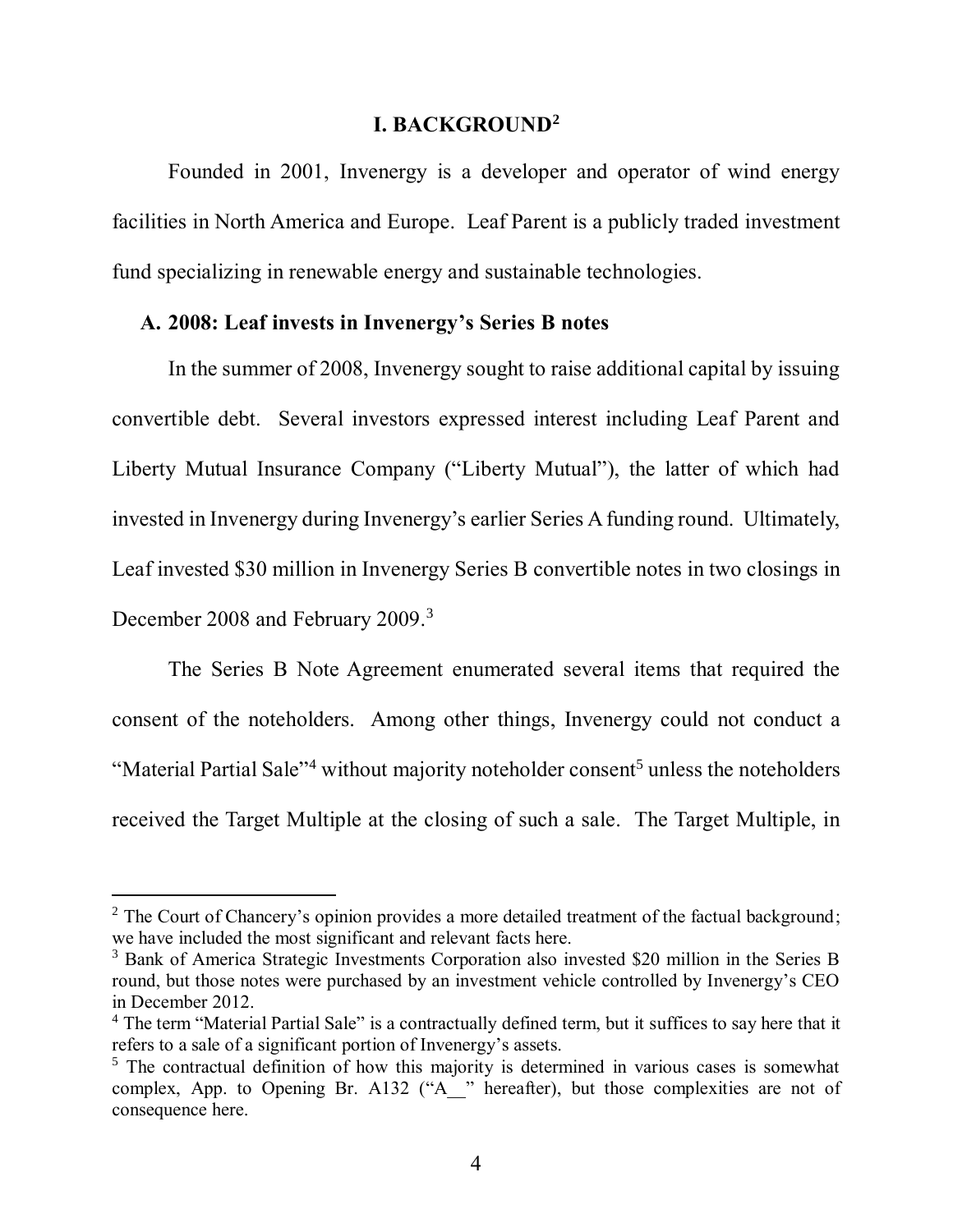turn, was defined as multiples of the noteholders' initial investment that grew over time. Essentially, Invenergy could conduct a large asset sale with or without the noteholders' consent. But in exchange for the right to conduct a sale without the noteholders' consent, the noteholders were afforded the ability to cash out with a handsome agreed-upon return on their investment upon Invenergy's exercise of that right.

The Series B notes matured on December 22, 2014, but Series B noteholders could convert their Series B notes into equity before the conversion deadline, which was initially set for December 22, 2011. As a practical matter, if Invenergy did poorly, the Series B noteholders would stay in the notes and preserve their debt covenant rights. On the other hand, if Invenergy did well, the Series B noteholders would convert into equity and capture an upside on their investment.

To facilitate a conversion, the Series B Note Agreement incorporated an LLC agreement ("the Series B LLCA") that would come into effect upon conversion. The Series B LLCA gave the converted noteholder-members many rights similar to what they had as Series B noteholders. For example, like the Series B Note Agreement, the Series B LLCA provided that Invenergy could not conduct a "Material Partial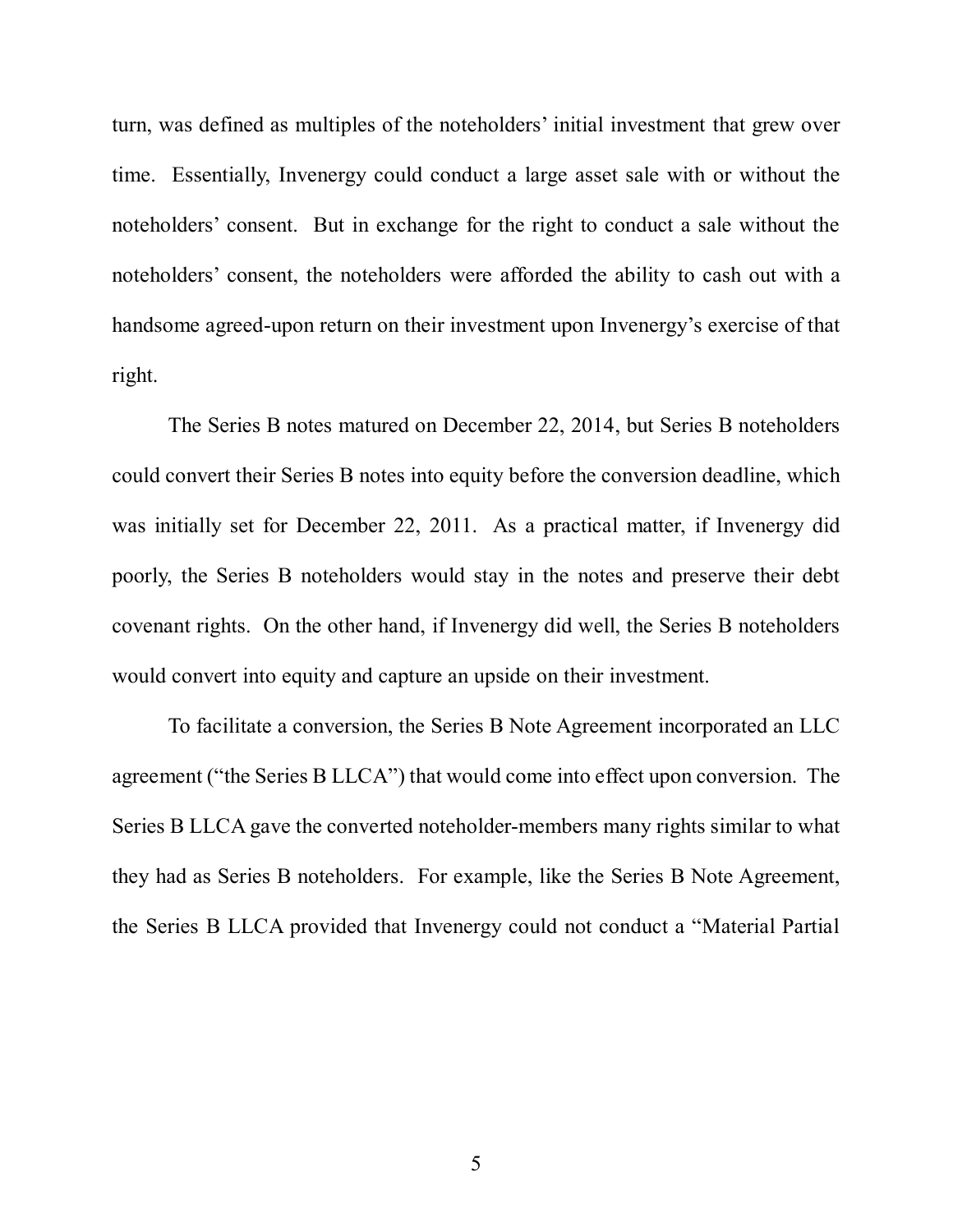Sale"<sup>6</sup> without the consent of members unaffiliated with management or redeeming<sup>7</sup> unaffiliated members for the Target Multiple. As the Court of Chancery found, Leaf and Invenergy had contemporaneous understandings that these and similar clauses guaranteed that the investors would receive the Target Multiple if Invenergy engaged in Material Partial Sale without the investors' consent.

The Series B LLCA also included reciprocal call and put rights that Invenergy and the converted noteholders could exercise between December 22, 2013 and December 22, 2014. Under Section 11.09 of the Series B LLCA, converted noteholders could "require that [Invenergy] purchase all but not less than all" of its interest.<sup>8</sup> The same section provided that Invenergy could "redeem all but not less than all" of the converted noteholders' interests.<sup>9</sup> These rights collectively ensured that the Series B investors would either exit or renegotiate their investment by December 22, 2014.

# **B. 2011–13: Invenergy and its investors make minor changes, but Leaf preserves its Material Partial Sale consent right**

In 2011, Invenergy sought to extend the maturity date of the Series B notes by two years to facilitate other refinancing transactions. The Series B noteholders,

<sup>6</sup> The term "Material Partial Sale" is defined differently in the Series B LLCA than in the Series B Note Agreement, but again it suffices to say that it also means a sale of a significant portion of Invenergy's assets.

<sup>7</sup> The parties agree that payment of the Target Multiple redeems Leaf's interests. *See* Opening Br. 27–28; *see also* Answering Br. 51.

<sup>8</sup> A192 (JX 38 at 59).

<sup>9</sup> *Id.*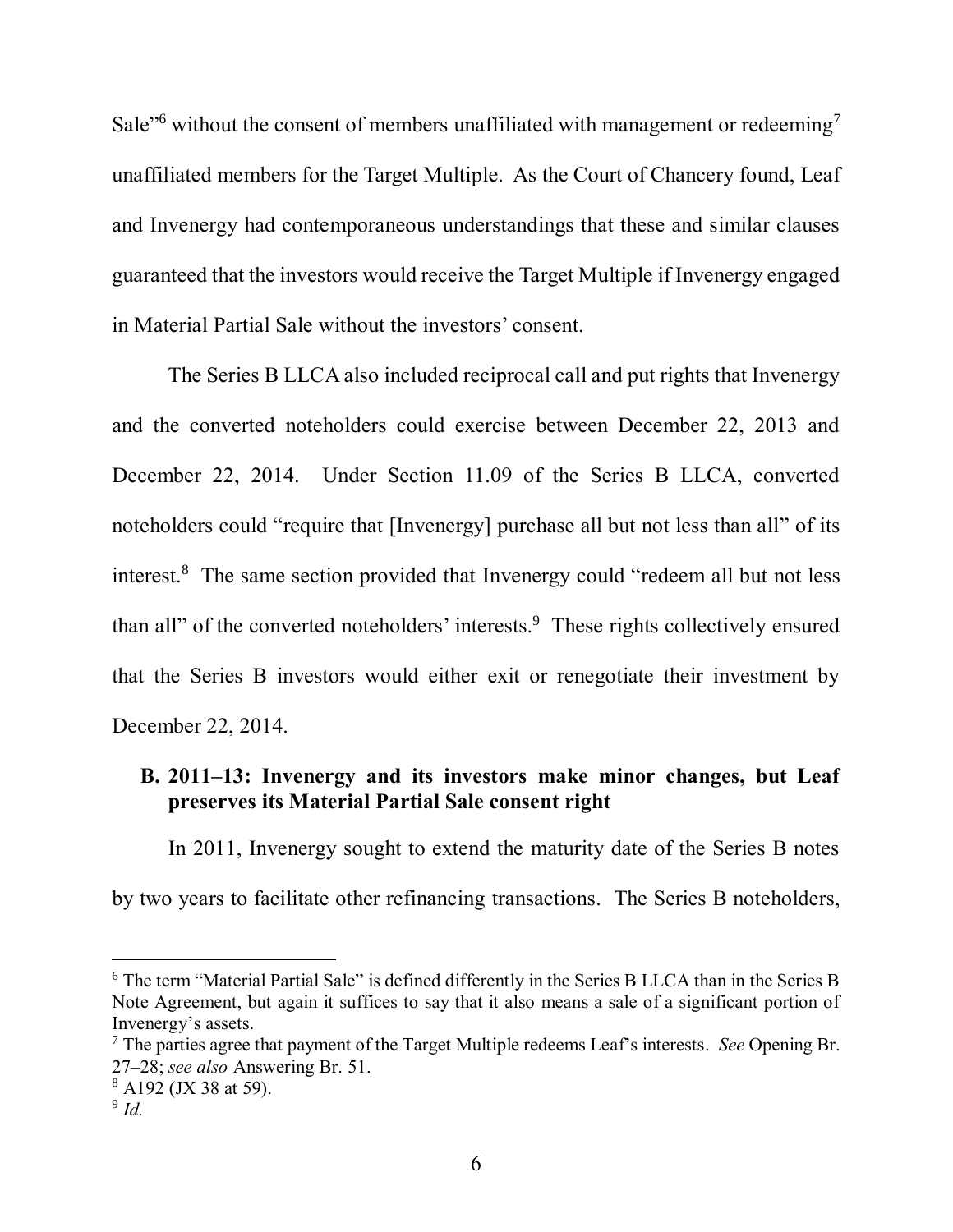including Leaf, agreed to Invenergy's modifications and received matching extensions of two years on the conversion deadline and the put and call windows. During this process, the parties also agreed to slight modifications to the calculation of the Target Multiple.

In the summer of 2013, Liberty Mutual and Invenergy explored having Liberty Mutual convert its Series A and Series B notes into equity, but Invenergy was concerned that Leaf, as the primary remaining Series B noteholder, would then possess outsize power to block transactions. For its part, Leaf wished to facilitate the conversion because it believed that it would benefit Invenergy and consequently benefit Leaf as an investor. Therefore, Leaf agreed to amendments to the Series B Note Agreement that limited some of its former rights, but preserved its right to consent to Material Partial Sales and change-of-control transactions. With the amendments made, Liberty Mutual converted \$12.5 million of its Series A notes and all of its Series B notes into equity.

## **C. 2014: Leaf explores liquidation and the parties affirm that Leaf would receive the Target Multiple if Invenergy conducts a Material Partial Sale without Leaf's consent**

In 2014, Leaf Parent began an orderly liquidation of all of its assets to return funds to investors, and it began to explore exit options for its Invenergy investment. After reviewing the relevant documents, Leaf Parent concluded that the Series B

7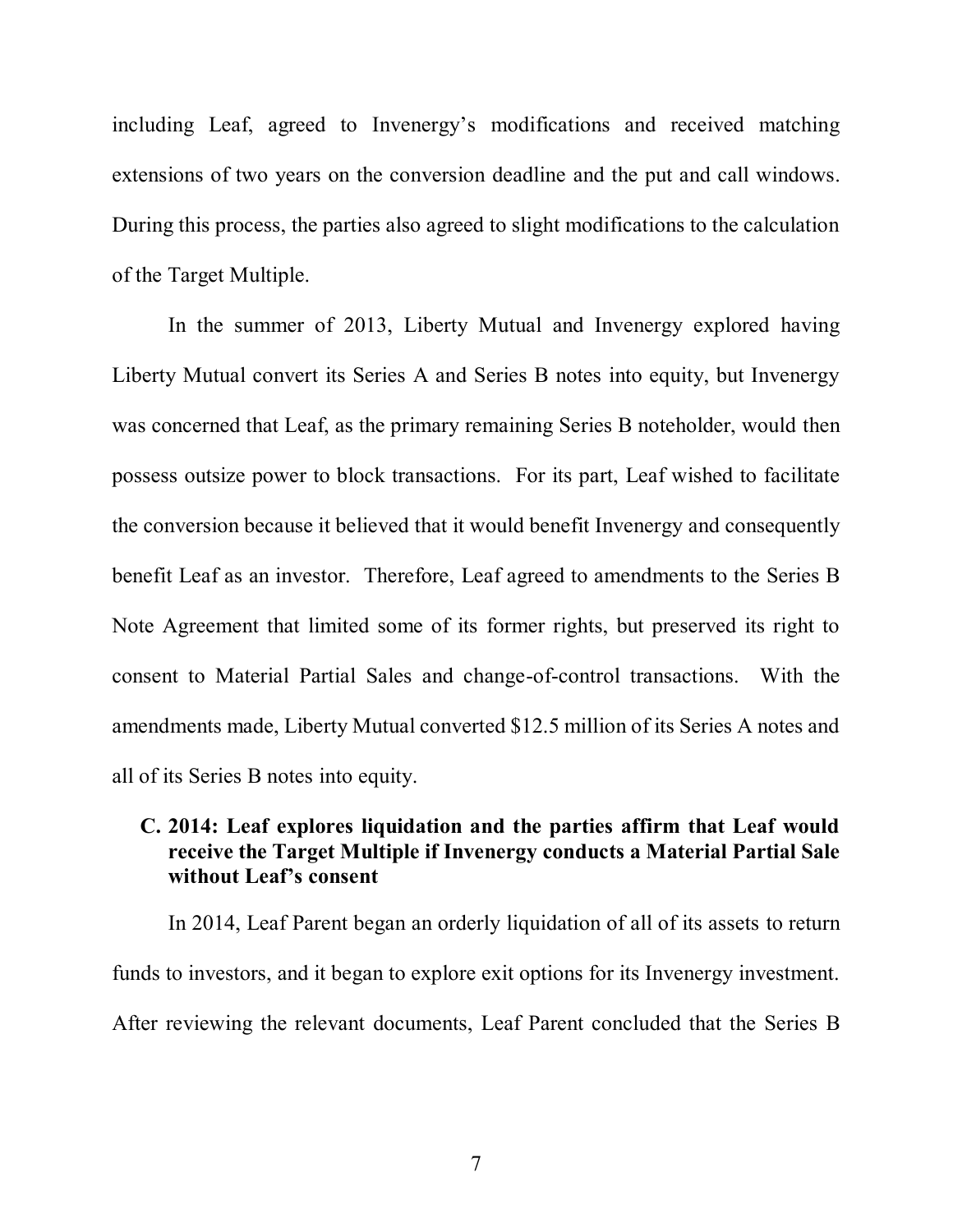LLCA provided for a higher Target Multiple than the Series B Note Agreement.<sup>10</sup> Fortuitously for Leaf Parent, Invenergy was also exploring recapitalization options around the same time. One of the options Invenergy was exploring would have two of Invenergy's existing investors increase their equity stakes and required Leaf's consent.

Leaf eventually consented to the recapitalization though not before negotiating some small modifications to the Series B Note Agreement and the Series B LLCA, which contains the central operative language in this case. Section 8.04 now stated:

Without the prior written consent of  $\dots$  [Leaf], <sup>11</sup> [Invenergy] shall not:

. . .

 $\overline{a}$ 

(b) participate in or permit a Material Partial Sale, unless the transaction giving rise to the Material Partial Sale yields cash proceeds equal to or greater than the amount that would provide [Leaf], as of the closing of such Material Partial Sale, with cash proceeds equal to or more than their applicable Target Multiple with such Target Multiple to be paid upon such closing of the Material Partial Sale.<sup>12</sup>

<sup>&</sup>lt;sup>10</sup> As the Court of Chancery found, Leaf Parent understood that the Series B LLCA, as amended, provided for a guaranteed IRR of 23% while the Series B Note Agreement, as amended, provided for a guaranteed IRR of only 20.5%.

 $11$  The agreement reads "the Required Series B Non-Voting Investor Members" in place of "Leaf." No party disputes that Leaf is the "Required Series B Non-Voting Investor Member" of concern.  $12 \overline{A420}$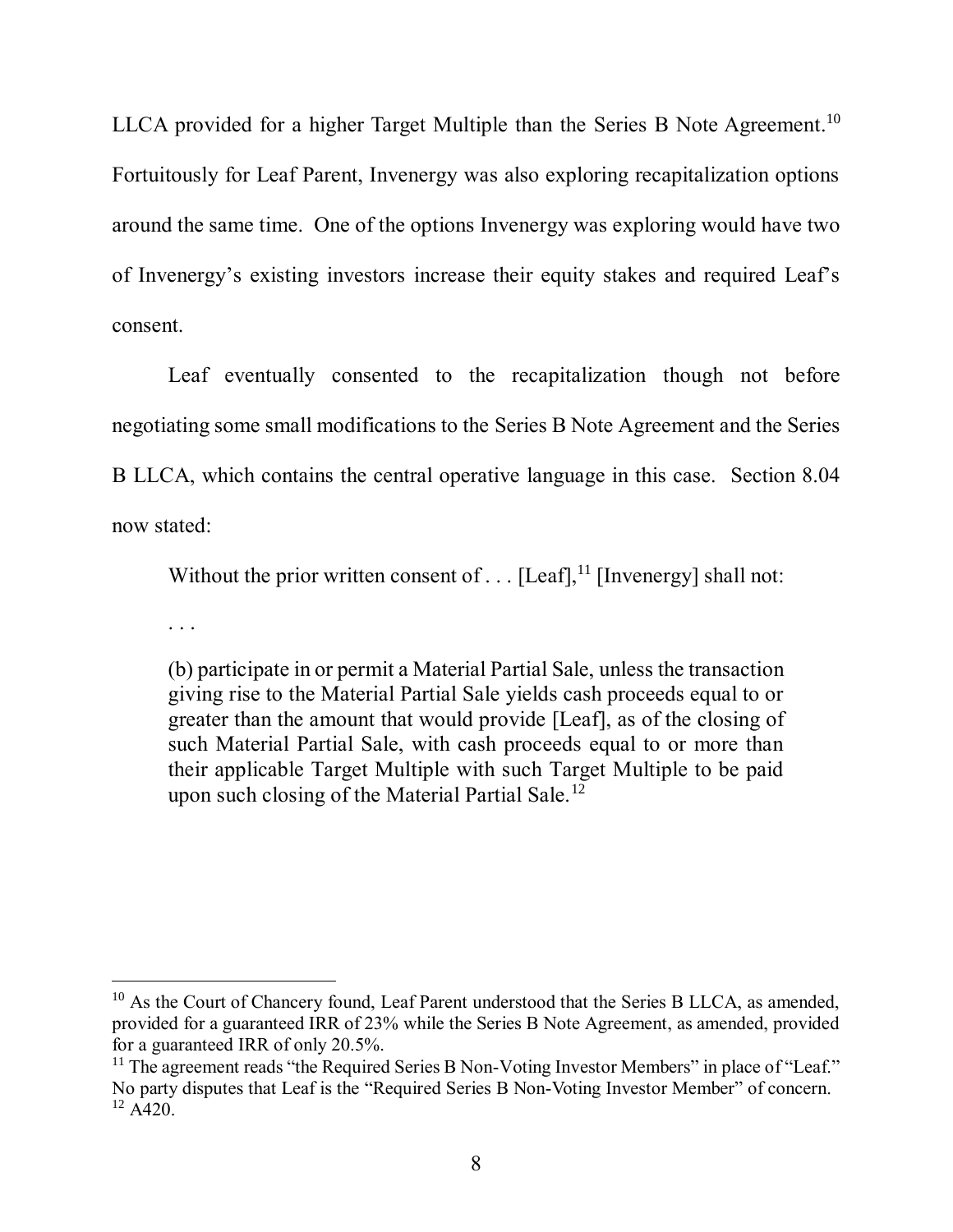As the Court of Chancery found, all parties had contemporaneous understandings that this clause would require Invenergy to pay the Target Multiple to Leaf if Invenergy chose to conduct a Material Partial Sale without Leaf's consent.

With Section 8.04 freshly reaffirmed, Leaf had a number of choices, including selling its Series B notes to a third party, having Invenergy repurchase the notes, and converting to equity and exercising the put right in the Series B LLCA. Leaf's exploration of those choices apparently annoyed Invenergy, but were not directly of consequence.

# **D. 2014–2015: Invenergy conducts a Material Partial Sale and admits Leaf as a member**

In late 2014, Invenergy learned that wind assets were being highly valued by potential buyers and concluded that the timing was right for an asset sale. For what appears to be a mix of financial and non-financial reasons, Invenergy did not wish to have to obtain Leaf's consent or pay it the Target Multiple.

One of the interested buyers was TerraForm Power, Inc. ("TerraForm"). Leaf soon discovered that Invenergy was considering an asset sale to TerraForm and began planning to take advantage of that asset sale. Among other things, Leaf's executives believed that Leaf would be most likely to receive the Target Multiple if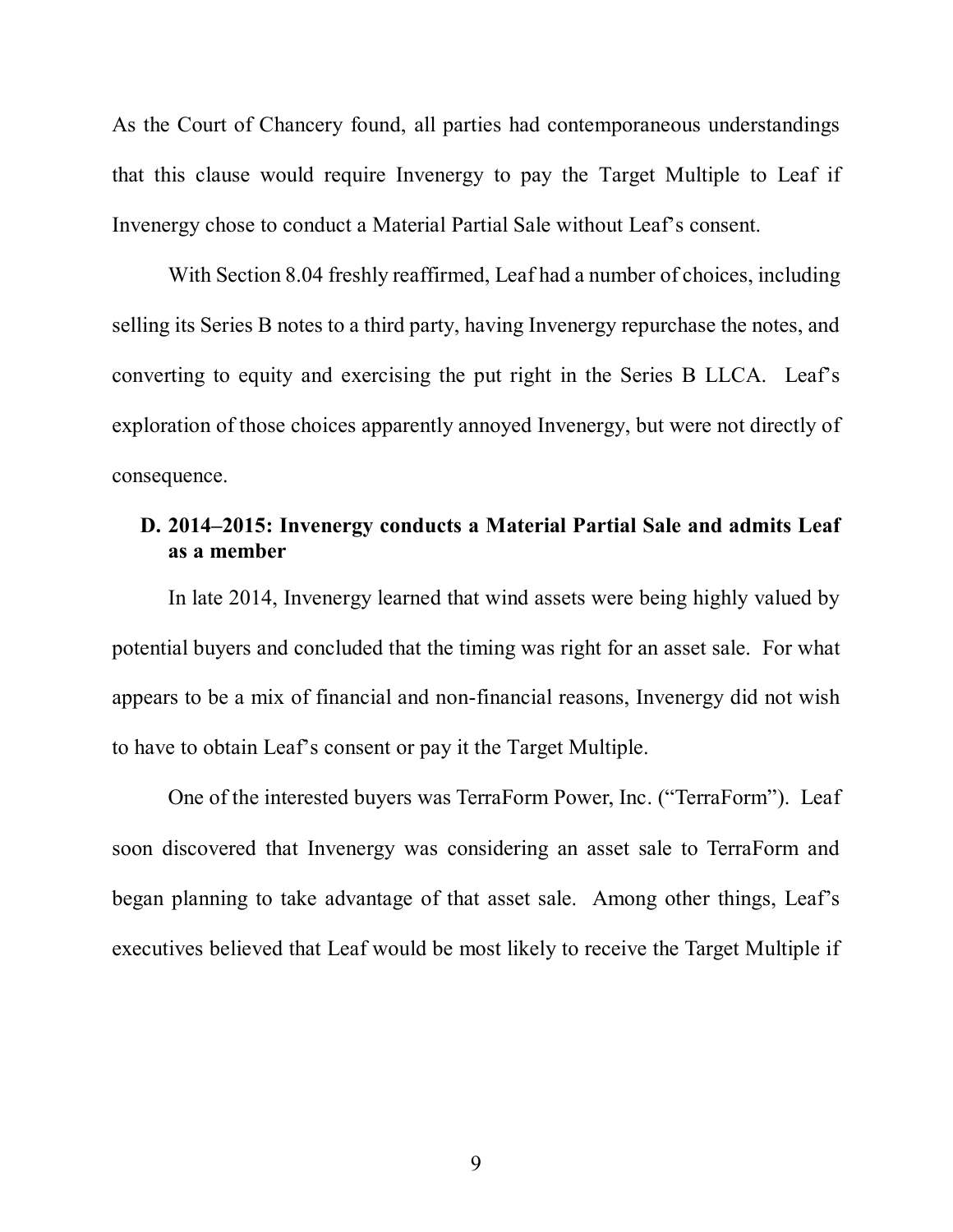Leaf converted to equity after a deal was "fully baked" but before that deal actually closed.<sup>13</sup>

The TerraForm deal moved along quickly. On June 4, 2015, TerraForm offered to purchase a number of Invenergy wind projects for an aggregate price of \$2.4 billion. On June 6, Invenergy and TerraForm entered into an exclusive negotiation period.

Meanwhile, Invenergy tried to keep Leaf in the dark. On June 16, Invenergy held a regularly scheduled noteholder meeting that Leaf attended. No one mentioned the TerraForm deal. Leaf's board, growing suspicious, voted on June 18 to convert its notes and sent notice to Invenergy that same day. The Series B Note Agreement required Invenergy to convert within three days. Invenergy, however, did not complete the conversion within three days. Instead, it decided to seek regulatory approval for the conversion.

On July 1, Invenergy and TerraForm executed a purchase agreement in which TerraForm would buy a number of Invenergy's assets for \$1.2 billion in cash and the assumption of \$800 million in debt. Invenergy would use the majority of the cash to pay investors, retaining only \$107 million for working capital. According to Invenergy, the deal represented a sale of 12.5% of its assets, implying a firm value of approximately \$16 billion. On July 6, Invenergy publicly announced the deal.

 $13$  App. to Answering Br. B156 (JX 223).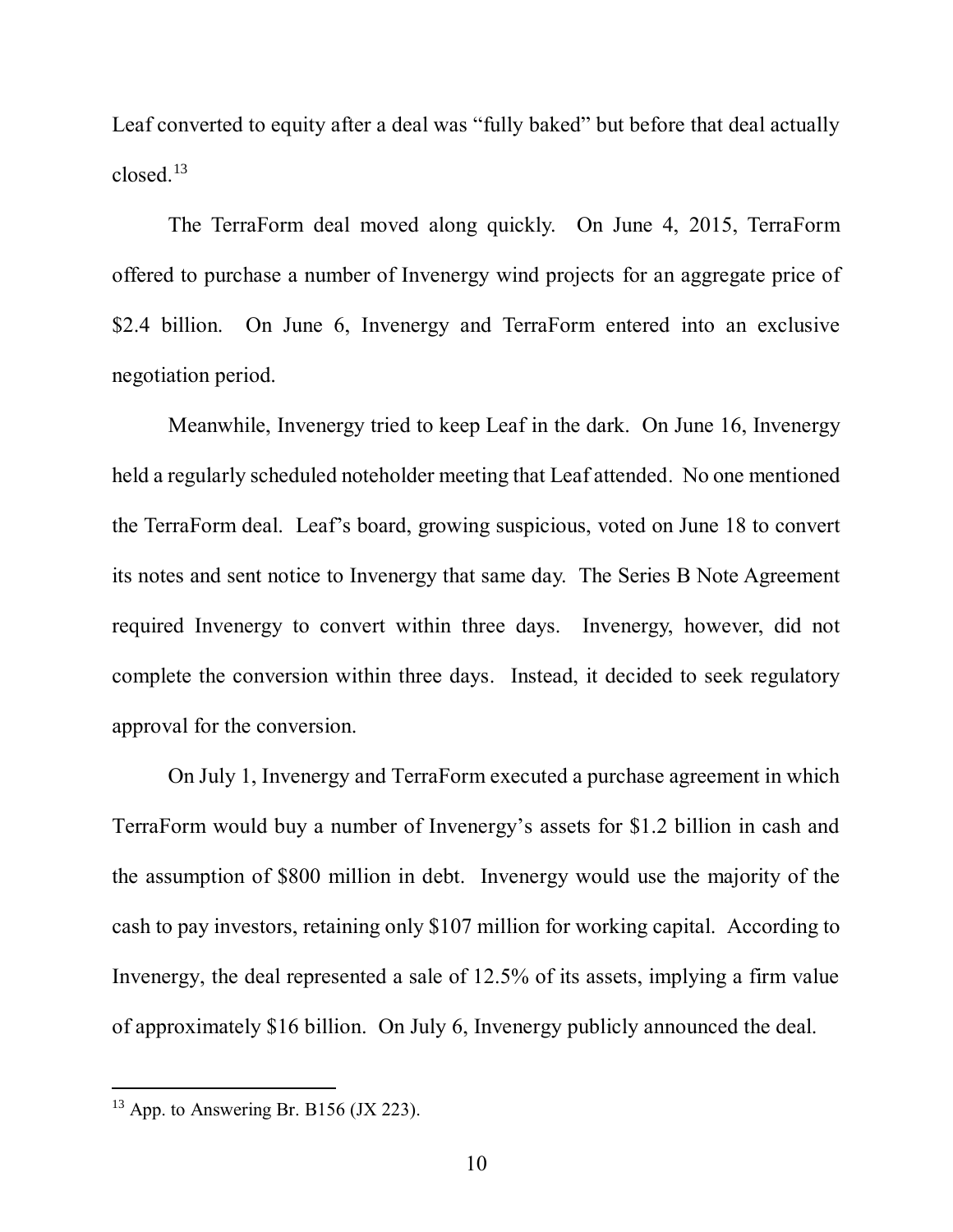Although Invenergy rushed to finalize the TerraForm deal, it dragged its feet when it came to completing Leaf's conversion from debt to equity. It was not until July 10 that Invenergy filed for regulatory approval, which it received on September 23. On September 24, Invenergy's equity holders admitted Leaf as a member of Invenergy. Finally, on December 15, 2015, Invenergy and TerraForm entered into an amended and restated purchase agreement and closed the deal the next day without having ever received Leaf's consent or paying Leaf the Target Multiple. The final \$1.8 billion deal left Invenergy with \$85 million in working capital.

### **E. The litigation in the Court of Chancery**

Things did not settle down after the TerraForm deal closed, and Leaf filed this suit on December 21, 2015. One week later, Invenergy exercised its call right, proposing a price of \$42.4 million for Leaf's 2.3% stake, implying a firm value of just \$1.8 billion. In turn, Leaf exercised its put right the same day and proposed a price of \$214 million for its stake. The LLC Agreement provided for a dispute resolution process that would eventually result in a valuation of \$50.7 million.

While the put-call dispute resolution was ongoing, Leaf moved for partial judgment on the pleadings, arguing that Invenergy breached the LLC Agreement by closing the TerraForm transaction without Leaf's consent and without paying Leaf its Target Multiple. For its part, Invenergy claimed that the proper time to determine Leaf's membership status was at the time of signing, not closing and that Leaf was

11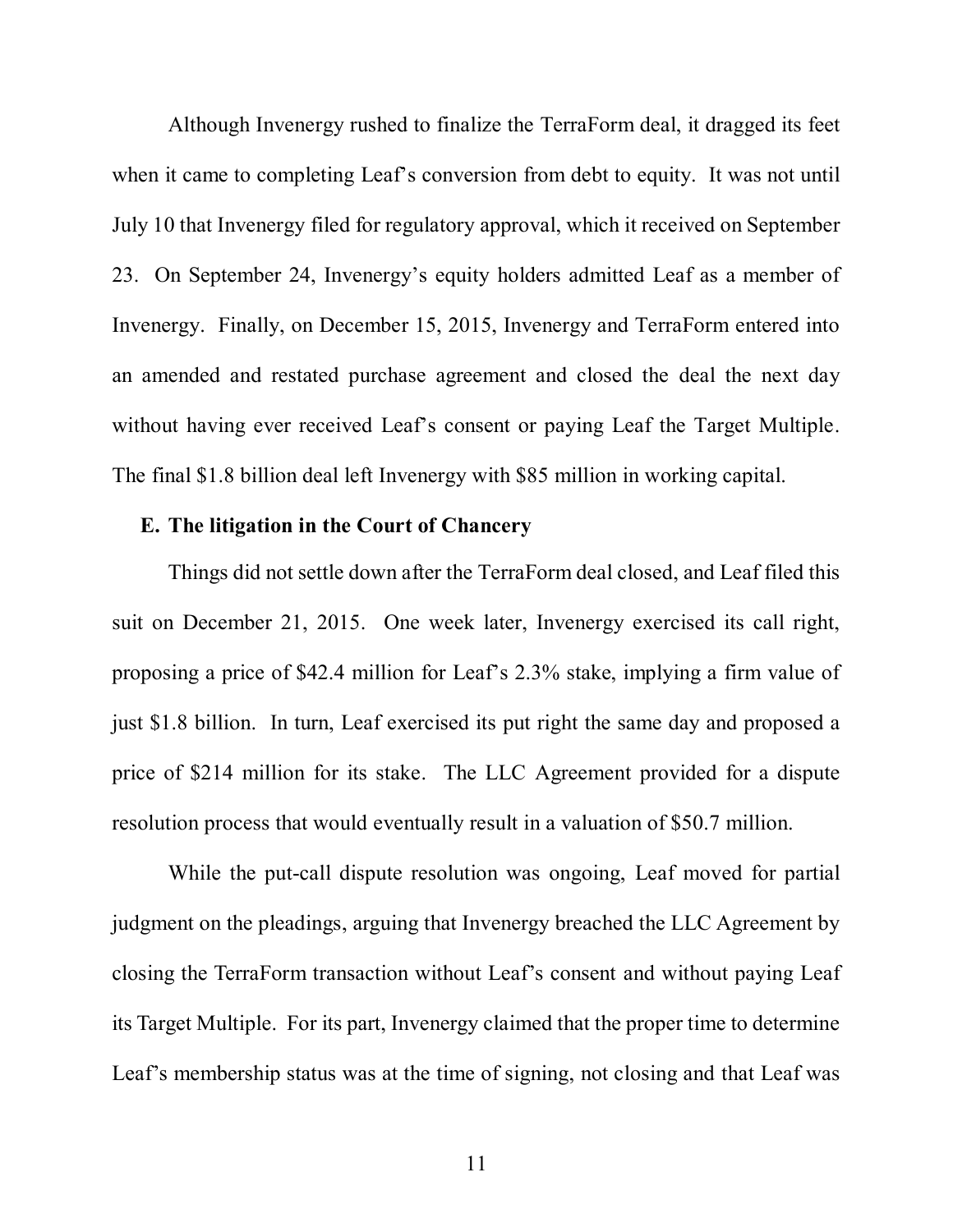not a member when it signed the initial TerraForm transaction agreement. And once the put-call dispute resolution process was complete, Invenergy also challenged a portion of that process—an appraisal conducted by XMS Capital Partners, LLC as improperly influenced by Leaf.

In what the Court of Chancery and this opinion calls the Liability Order, the Court of Chancery granted Leaf's motion, finding that Invenergy breached Section 8.04 of the LLC Agreement by not obtaining Leaf's consent or paying the Target Multiple.<sup>14</sup> It held that the operative time for determining Leaf's status as a member was at closing. It further determined that, even if the operative time was at signing and not at closing, then Leaf had still become an equity holder before signing because TerraForm and Invenergy had executed an amended deal agreement just before closing. The Court of Chancery, however, reserved judgment on damages.

Shortly after the Court of Chancery entered the Liability Order, Leaf moved for the entry of an order and final judgment in its favor in the amount of the Target Multiple, which Leaf had determined was \$126,110,576. At this point, Invenergy modified its argument to also claim that, despite the breach, Leaf was not entitled to

<sup>14</sup> Order Granting Pl's Mot. for Partial J. on the Pleadings ("Liability Order" hereafter) ¶ 12, *Leaf Invenergy Co. v. Invenergy Wind LLC*, No. 11830 (Del. Ch. June 30, 2016) Dkt. No. 39 ("Because [Invenergy] did not follow either the Consent Path or the Payout Path, it breached the plain language of [Section 8.04].").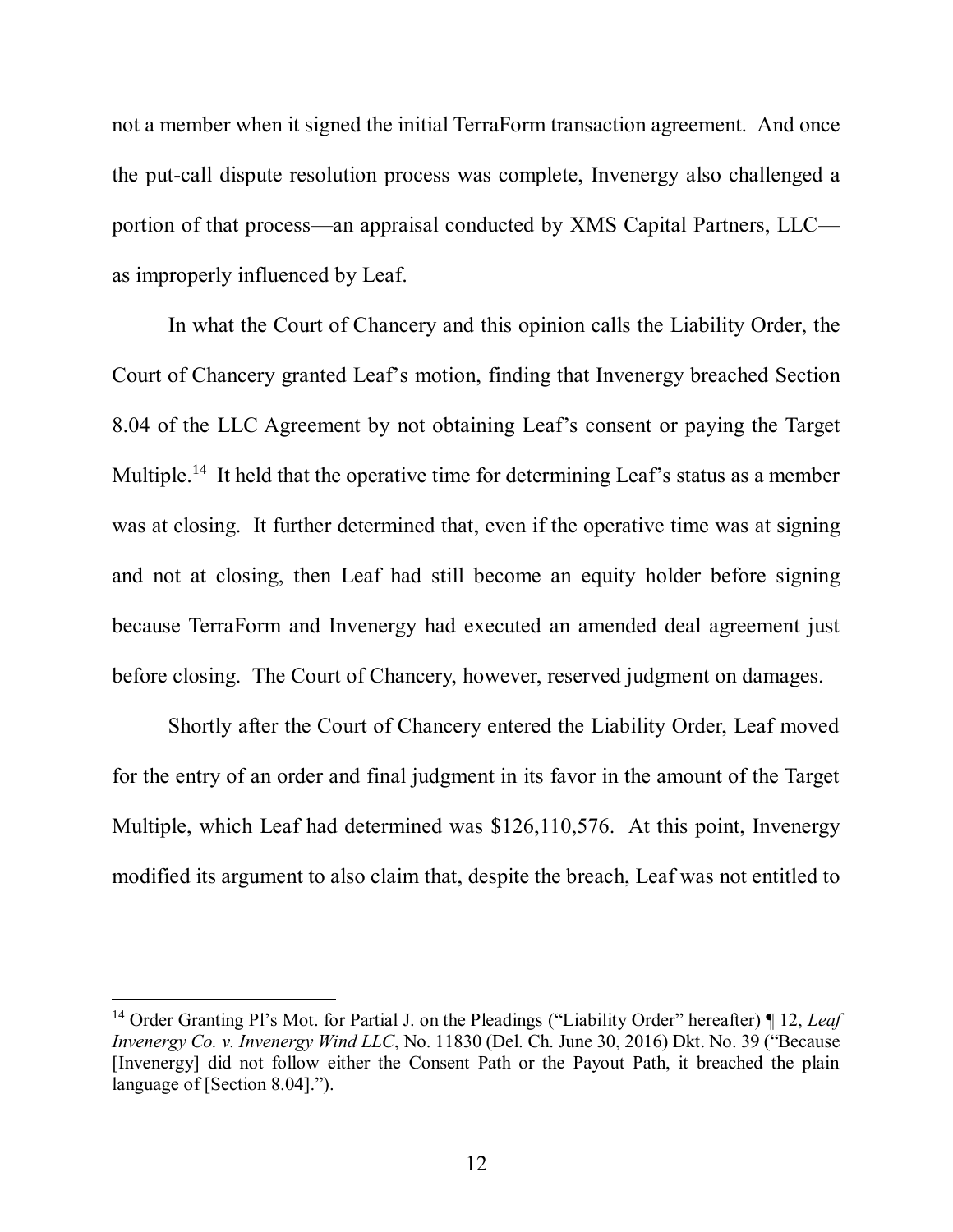damages because the TerraForm transaction had not harmed Leaf.<sup>15</sup> Although the Court of Chancery found that Leaf correctly calculated the Target Multiple, it denied Leaf's motion and held a trial on damages.<sup>16</sup>

In its post-trial decision, the Court of Chancery agreed with Invenergy and held that Leaf had failed to prove actual damages despite overwhelming evidence that "until midway through this case, all of the parties to the LLC Agreement understood that Leaf would receive its Target Multiple if Invenergy engaged in a Material Partial Sale without Leaf's consent."<sup>17</sup> The Court of Chancery then awarded Leaf one dollar in nominal damages and ordered the parties to complete the put-call sale process.

<sup>15</sup> *See* Invenergy's Answering Br. to Leaf's Mot. for Entry of an Order and Final J. 21, *Leaf Invenergy Co. v. Invenergy Wind LLC*, No. 11830 (Del. Ch. Aug. 12, 2016) Dkt. No. 62. <sup>16</sup> The Court also rejected Invenergy's argument that, because Leaf did not seek injunctive relief before the closing of the TerraForm transaction, Leaf was precluded from recovering damages. In

a passage that presaged the dispute now before us, the Court of Chancery wrote: [Invenergy] was free to proceed with the TerraForm Transaction as long as [Invenergy] paid Leaf its Target Multiple. [Invenergy] could also choose to engage in the transaction if it regarded the payment of damages as a form of efficient breach. *See E.I. DuPont de Nemours & Co. v. Pressman*, 679 A.2d 436, 445–46 (Del. 1996). Leaf clearly communicated to [Invenergy] that it believed the TerraForm Transaction required its consent and that if the deal closed, then Leaf would be entitled to its Target Multiple. [Invenergy] chose to proceed [without Leaf's consent]. Under the circumstances, Leaf was not required to seek pre-closing relief. Rather, it was [Invenergy] that assumed the risk of a post-closing remedy.

Order Denying Mot. for Entry of an Order and Final J. ("Order Denying Final Judgment") ¶ 13, *Leaf Invenergy Co. v. Invenergy Wind LLC*, No. 11830 (Del. Ch. Oct. 10, 2016) Dkt. No. 81. <sup>17</sup> *Opinion Below*, *supra* note 1, at \*26.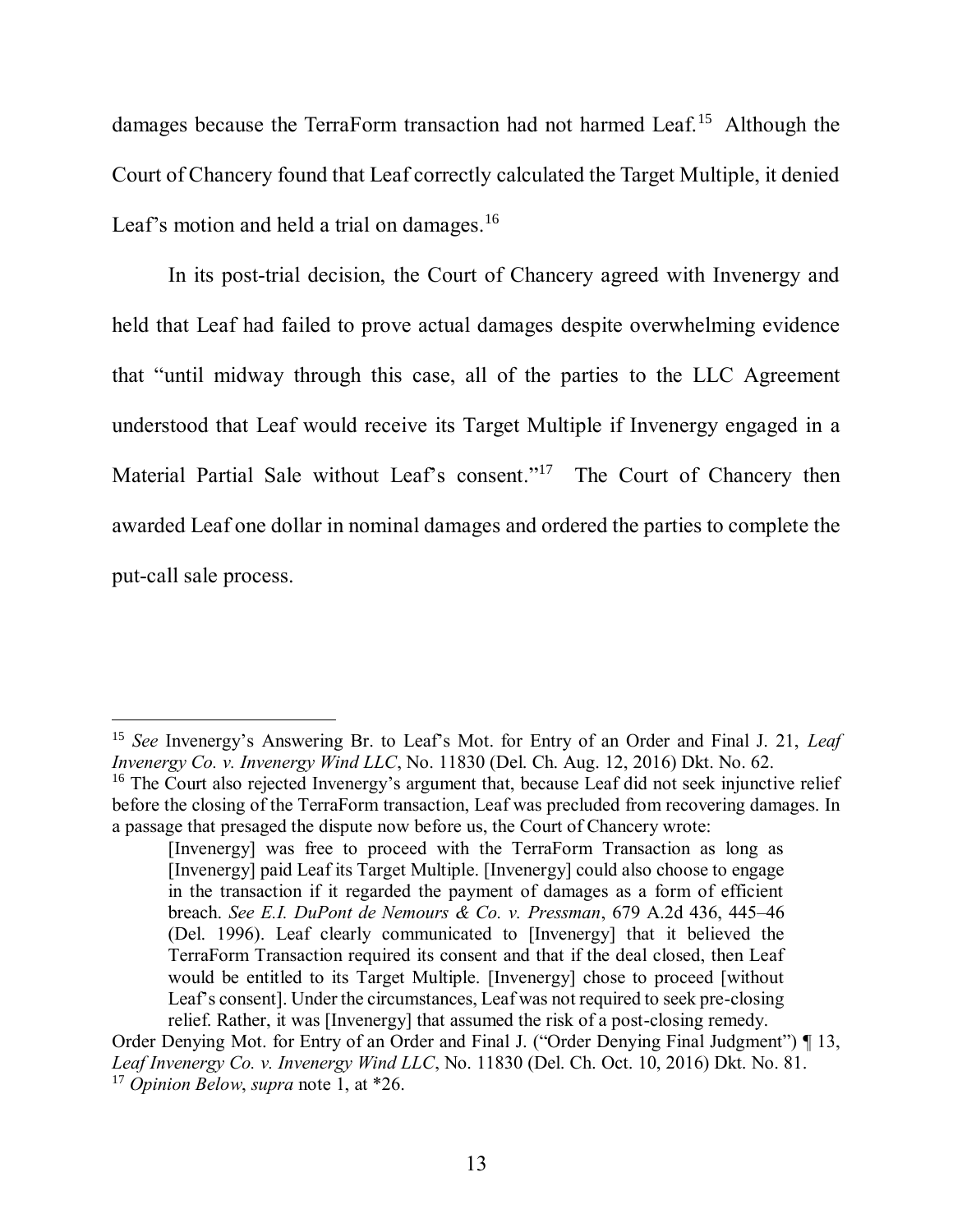How did the court transform Leaf's expectation—shared by Invenergy—that, based upon the bargained-for consent and payment rights in Section 8.04, it would receive \$126 million under the circumstances that occurred here into a single dollar? A brief summary of the Court of Chancery's analysis should suffice to set the stage for our review.

The Court of Chancery's damages discussion recognized the well-settled rule<sup>18</sup> that damages for breach of contract are based on the non-breaching party's here Leaf's—expectation interest. As the Court of Chancery correctly noted, "expectation" is a term of  $art.19$  When determining expectation damages, courts determine an amount that will give the injured party "the benefit of its bargain by putting that party in the position it would have been but for the breach."<sup>20</sup> The primary element of expectation damages is the "the value that the performance would have had to the injured party," or the "loss in value" caused by the deficient performance compared to what had been expected.<sup>21</sup>

And on this point, the Court of Chancery laid out the extensive evidence showing beyond any shadow of a doubt that Leaf and Invenergy both harbored the belief—one that persisted until after the court entered its Liability Order—that Leaf

<sup>&</sup>lt;sup>18</sup> Restatement (Second) of Contracts  $\S$  347 (1981).

<sup>19</sup> *Opinion Below*, *supra* note 1, at \*30.

<sup>20</sup> *Genecor Int'l, Inc. v. Novo Nordisk A/S*, 766 A.2d 8, 11 (Del. 2000) (quoted by *Opinion Below*, *supra* note 1, at \*30).

<sup>&</sup>lt;sup>21</sup> Restatement (Second) of Contracts  $\frac{1}{2}$  347 cmt. b (1981).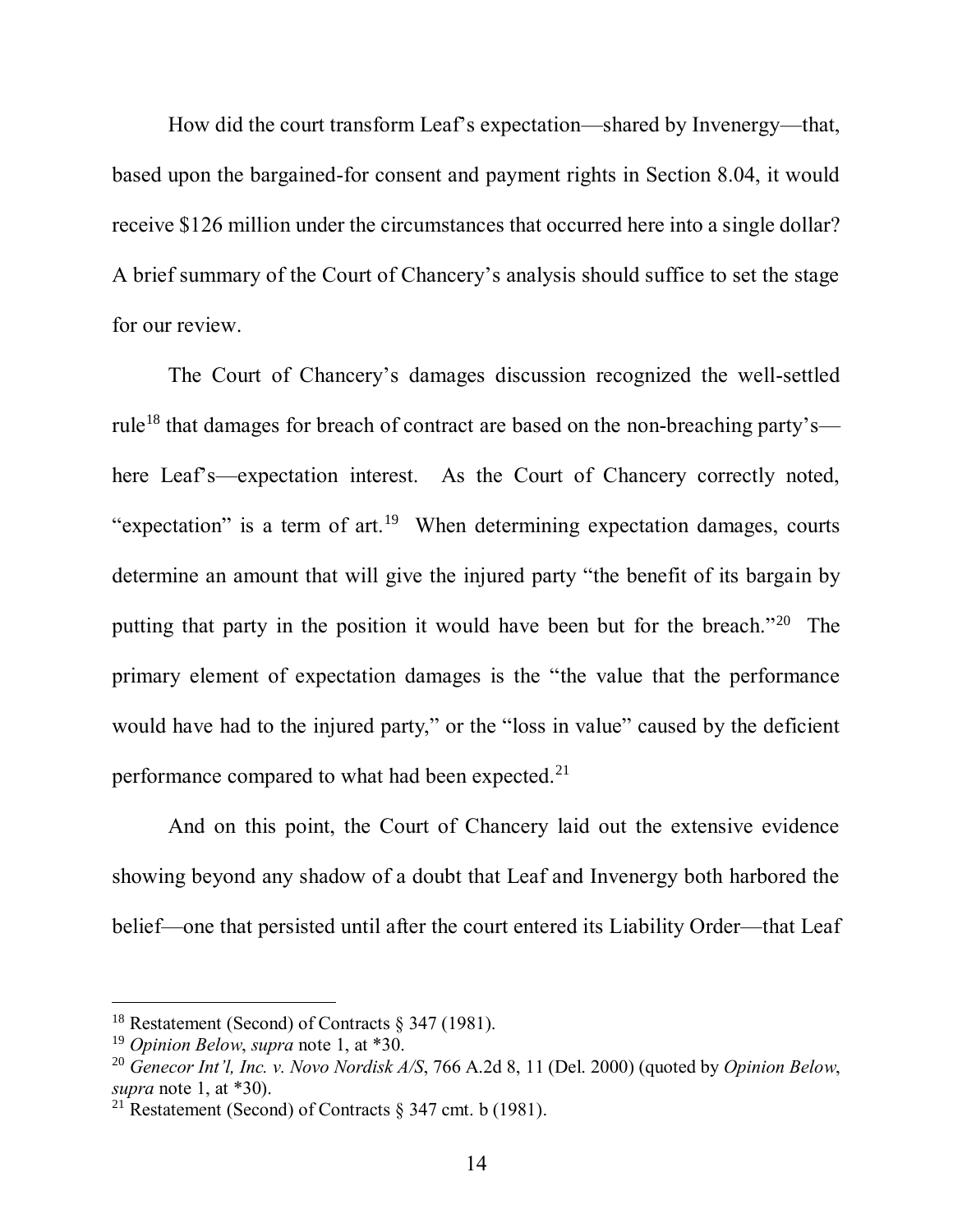was entitled to payment of the Target Multiple if Invenergy engaged in Material Partial Sale without Leaf's consent, as it did here. The Court of Chancery, however, without citing any specific authority, disregarded the parties' subjective expectations apparently finding that they were not sufficiently reasonable to form the basis of a damages award. Instead, the court relied on a pair of its earlier opinions that addressed consent-right provisions in other contexts and the principle of efficient breach in support of its conclusion that Leaf could not recover damages unless it demonstrated "actual damages by showing that it suffered harm as a result of the TerraForm Transaction or that it would have secured additional consideration given the opportunity to negotiate for its consent."<sup>22</sup> The court found that Leaf could show neither—hence, the nominal damages award.

Leaf now appeals to this Court, arguing that (1) the Court of Chancery misinterpreted the LLC Agreement when it made its damages determination; (2) Section 8.04 of the LLC Agreement unambiguously gave it a payment right; (3) even if Section 8.04 was ambiguous, the Court of Chancery erred by not adopting Leaf's reasonable interpretation; and (4) the Court of Chancery misapplied the law regarding contractual damages. In turn, Invenergy contests each of Leaf's contentions on appeal and cross-appeals the Court of Chancery's denial of its motion to strike the XMS appraisal.

<sup>22</sup> *Opinion Below*, *supra* note 1, at \*31.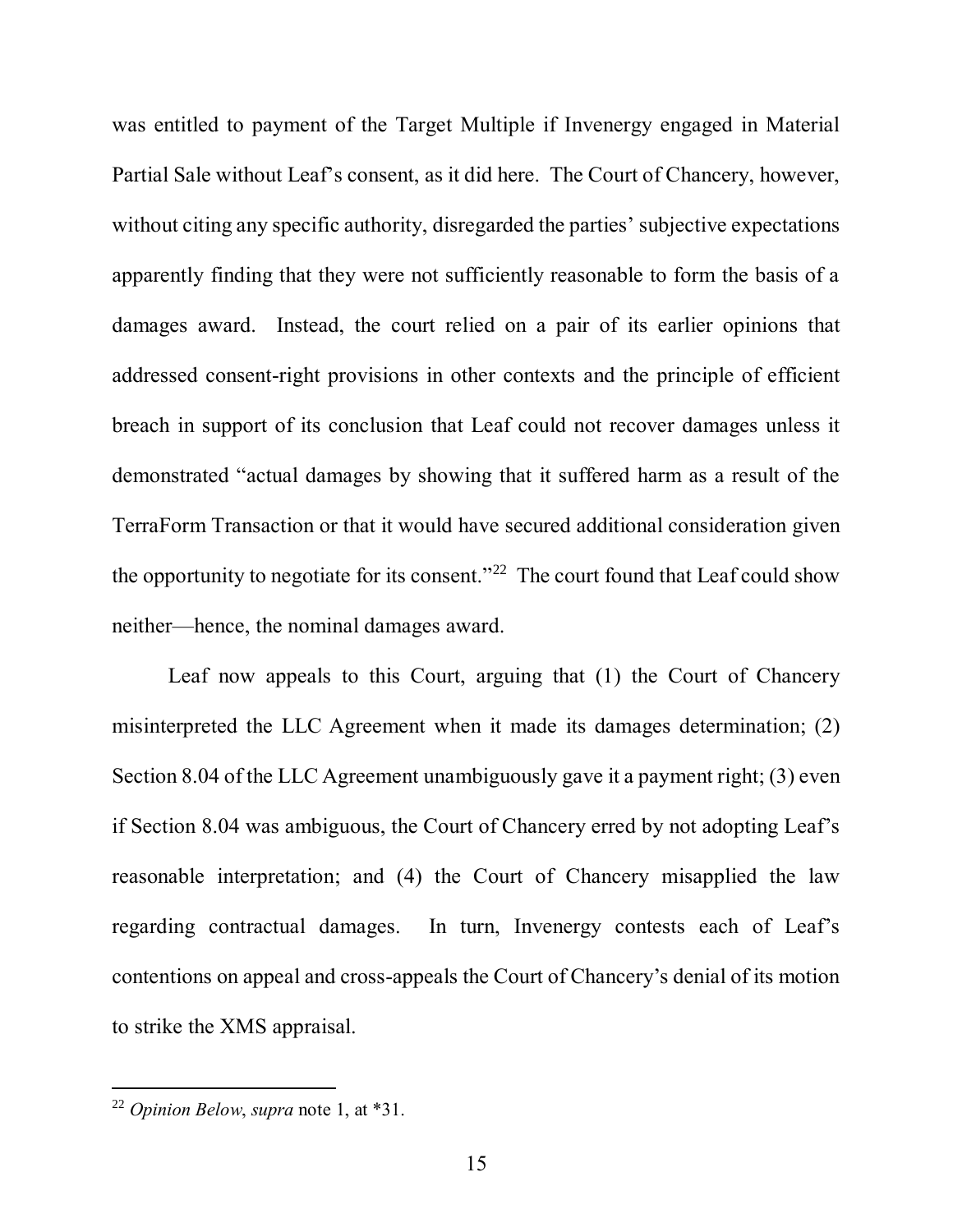#### **II. STANDARD AND SCOPE OF REVIEW**

We review questions of contract interpretation and questions of law *de novo*. 23

#### **III. ANALYSIS**

The parties agree that the controlling contract is the Third Amended and Restated LLC Agreement, which this opinion calls the "LLC Agreement" for short. The parties—and the Court of Chancery—also agree that Invenergy breached Section 8.04 of the LLC Agreement by conducting a Material Partial Sale without Leaf's consent.

### **A. Principles of contract interpretation**

Because the Court of Chancery's award of only nominal damages instead of the Target Multiple hinged upon its interpretation of Section 8.04, our analysis starts there. When we interpret contracts, our task is to fulfill the "parties' shared expectations at the time they contracted.<sup>"24</sup> "[B]ut because Delaware adheres to an objective theory of contracts, the contract's construction should be that which would be understood by an objective, reasonable third party.<sup>25</sup> Accordingly, we "interpret" clear and unambiguous terms according to their ordinary meaning. Contract terms themselves will be controlling when they establish the parties' common meaning so

<sup>23</sup> *Paul v. Deloitte & Touche, LLP*, 974 A.2d 140, 145 (Del. 2009).

<sup>&</sup>lt;sup>24</sup> Exelon Generation Acquisitions, LLC v. Deere & Co., 176 A.3d 1262, 1267 (Del. 2017).

<sup>&</sup>lt;sup>25</sup> *Id.* (internal quotations omitted).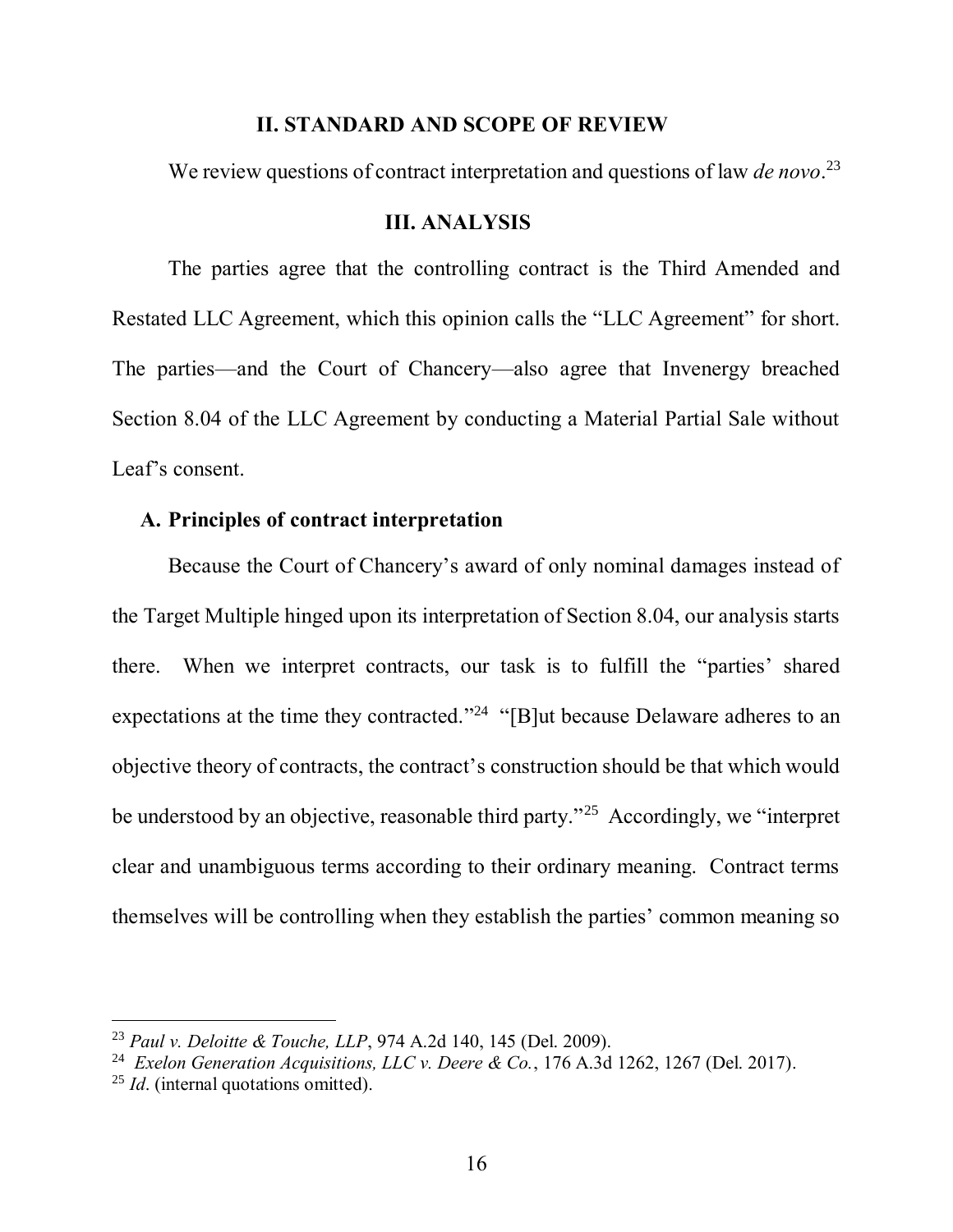that a reasonable person in the position of either party would have no expectations inconsistent with the contract language."<sup>26</sup>

# **B. Interpretation of Section 8.04**

Both sides contend that Section 8.04 unambiguously supports their respective

positions. As mentioned above, Section 8.04 states that:

Without the prior written consent of . . . [Leaf], [Invenergy] shall not:

. . .

(b) participate in or permit a Material Partial Sale, unless the transaction giving rise to the Material Partial Sale yields cash proceeds equal to or greater than the amount that would provide [Leaf], as of the closing of such Material Partial Sale, with cash proceeds equal to or more than their applicable Target Multiple with such Target Multiple to be paid upon such closing of the Material Partial Sale.<sup>27</sup>

*i. The parties' and the Court of Chancery's interpretations*

Leaf argues that Section 8.04 is an express and unambiguous agreement that, "[i]f Invenergy wanted to proceed with a Material Partial Sale and Leaf did not consent, Invenergy had to buy Leaf out."<sup>28</sup> The Court of Chancery found—and, indeed the evidence conclusively showed—that Invenergy read Section 8.04 in the same way deep into this litigation.

But Invenergy pivoted after the Court of Chancery entered its Liability Order in which the Court found that Invenergy had breached Section 8.04 by closing the

l

<sup>26</sup> *GMG Capital Invs., LLC v. Athenian Venture Partners I, L.P.*, 36 A.3d 776, 780 (Del. 2012).

 $27$  A420.

<sup>28</sup> Opening Br. 30.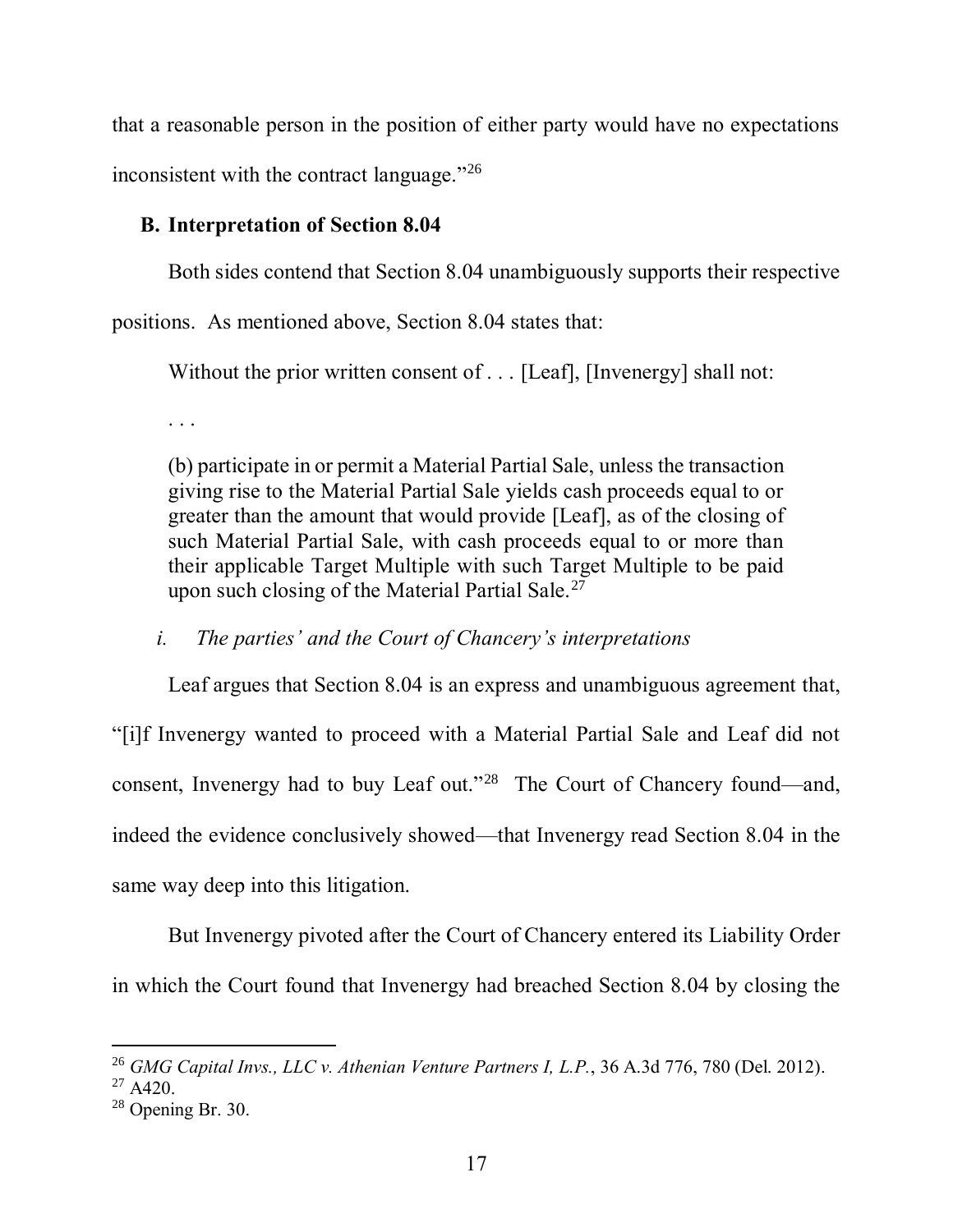TerraForm transaction without having secured Leaf's consent or paying the Target Multiple. According to Invenergy's belatedly gained understanding of "the plain structure<sup>"29</sup> of Section 8.04, payment of the Target Multiple in the absence of Leaf's consent was not a contractual obligation but merely an "exception" to Invenergy's need to obtain Leaf's consent. Although neither Invenergy nor the Court of Chancery offer a particularly satisfying explanation of how this exception to the consent right—a right that apparently vanishes upon Invenergy's election to ignore it—operates, we understand their understanding to work like this:

If Invenergy chooses to engage in a Material Partial Sale:

It may do so by securing Leaf's consent. If it does not wish to or cannot secure Leaf's consent, it may—but is not required to— invoke the payment "exception" by delivering the Target Multiple to Leaf at closing.

### OR

It may do so by ignoring Leaf's consent right and without invoking the payment exception. (This option is also characterized as a "bypass" to the consent right.) If this is Invenergy's choice, Leaf's remedy will only account for Invenergy's failure to obtain Leaf's consent and not Invenergy's failure to pay the Target Multiple.

Under the latter scenario, which is what occurred here, Invenergy contends that the

only contractual obligation breached is the obligation to secure Leaf's consent

because Section 8.04 imposes no obligation on Invenergy to pay the Target Multiple

<sup>&</sup>lt;sup>29</sup> Answering Br. 31.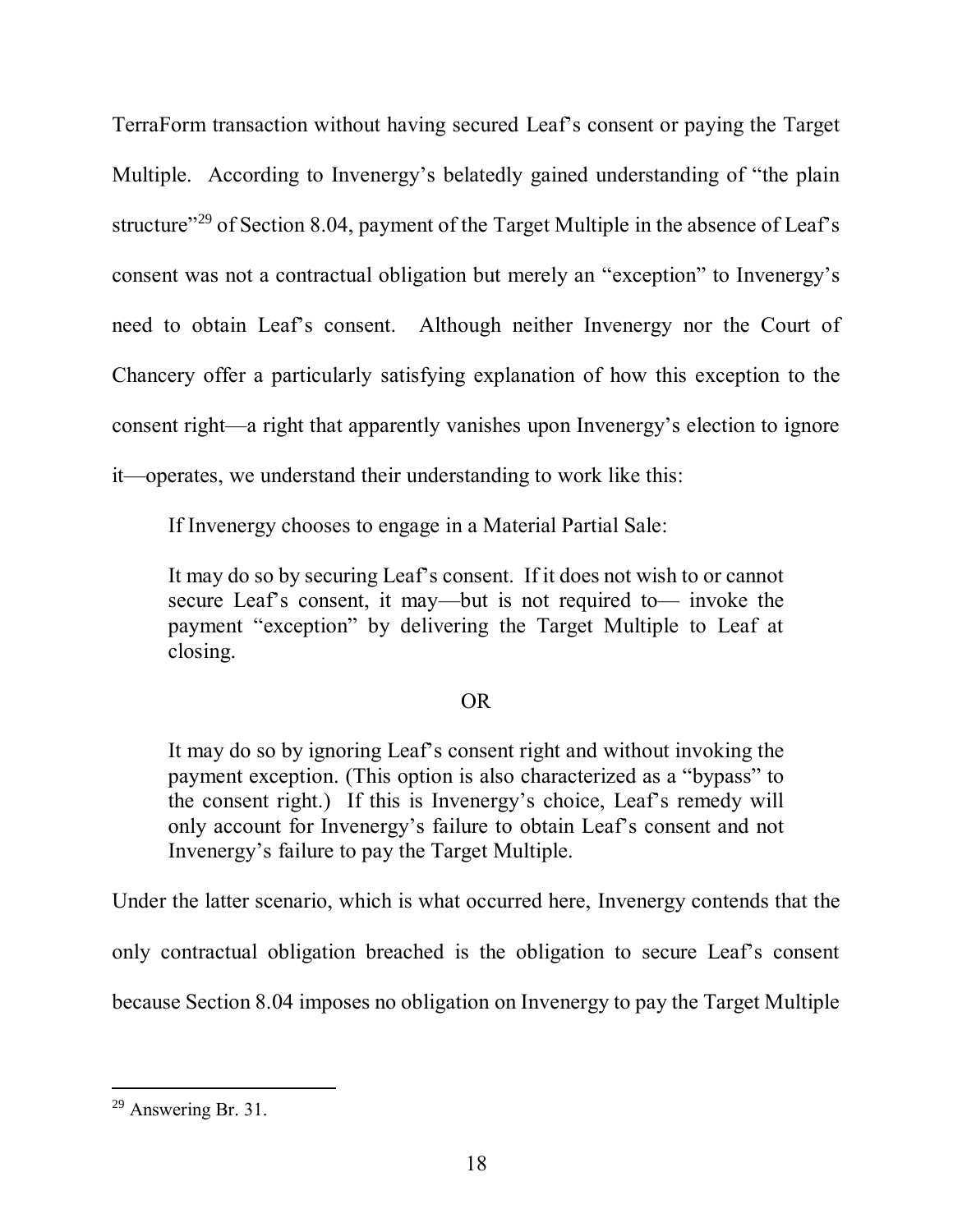upon conducting a Material Partial Sale. In Invenergy's view, the payment provision is Invenergy's way around Leaf's consent right and does not entitle Leaf to payment when Invenergy ignores that right altogether.

In its damages analysis, the Court of Chancery adopted Invenergy's interpretation:

[T]he evidentiary record developed at trial showed that the parties believed subjectively that there were only two possibilities under the Series B Consent Right: Either Leaf would consent, or Leaf would not consent and receive its Target Multiple. Their expectation regarding Leaf's receipt of its Target Multiple stemmed from the *exception* to the Series B Consent Right and the misimpression that it created a right to receive the Target Multiple in the event of breach . . . . Properly understood, the *exception* was only an *exception*. 30

Accordingly, despite its determination in the Liability Order that the plain language of Section 8.04 *obligated* Invenergy to follow one of two paths (secure Leaf's consent or pay the Target Multiple) if it engaged in a Material Partial Sale, the Court of Chancery used this "exception theory" to support the clearing of a new path that imposed no obligation on Invenergy to pay the Target Multiple and consequently awarded only nominal damages in this suit.

*ii. Our analysis*

Our reading of Section 8.04 leads us to conclude that Section 8.04 unambiguously requires Invenergy to pay Leaf the Target Multiple if it conducts a

 $\overline{a}$ <sup>30</sup> *Opinion Below*, *supra* note 1, at \*31 (emphasis added).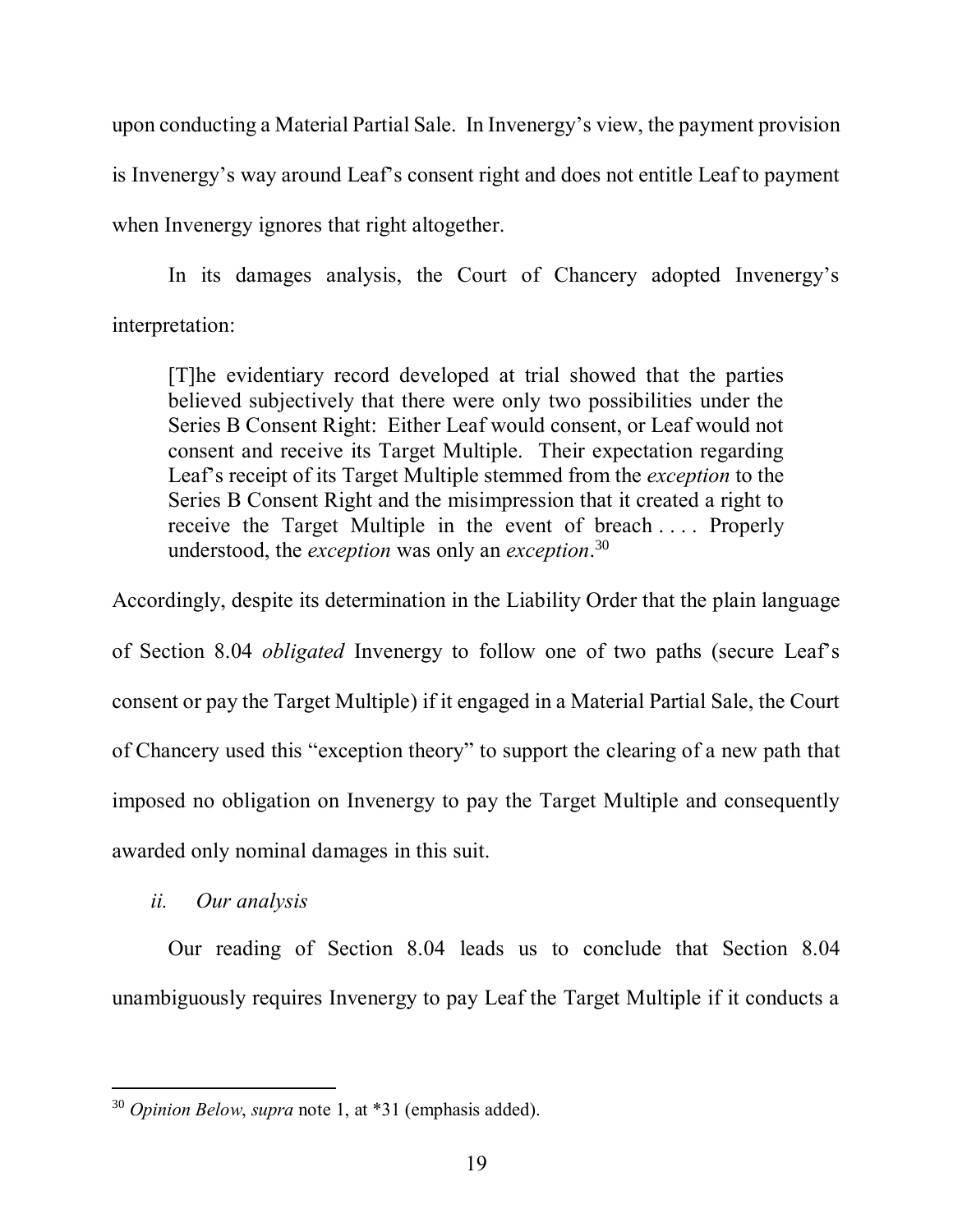Material Partial Sale without Leaf's consent. As Section 8.04 is written, it is logically equivalent to a clause that provides that, if Invenergy conducted a Material Partial Sale without Leaf's consent, then Invenergy must pay Leaf the Target Multiple. And such a clause warrants an award of damages in the amount of the Target Multiple in the event of a nonconsensual Material Partial Sale without payment. This plain and logical reading is consistent with the parties' shared understanding of Section 8.04 until Invenergy saw a new light after the Court of Chancery's pre-trial breach ruling.

The Court of Chancery appears to have originally adopted the view we are expressing when it concluded in its Liability Order that "[t]o engage in a Material Partial Sale in compliance with the plain language of [Section 8.04, Invenergy] was *obligated* to follow one of two paths<sup>"31</sup>—secure Leaf's consent or redeem its interest for the Target Multiple.<sup>32</sup> But the Court of Chancery erred when it—contrary to the plain meaning of Section 8.04—adopted Invenergy's "exception" theory and then decided that the doctrine of efficient breach (more about that later) allowed Invenergy to neither obtain consent nor pay Leaf the Target Multiple.

<sup>31</sup> *Liability Order*, *supra* note 14, at ¶ 9.

<sup>32</sup> *See infra* note 41 and accompanying text.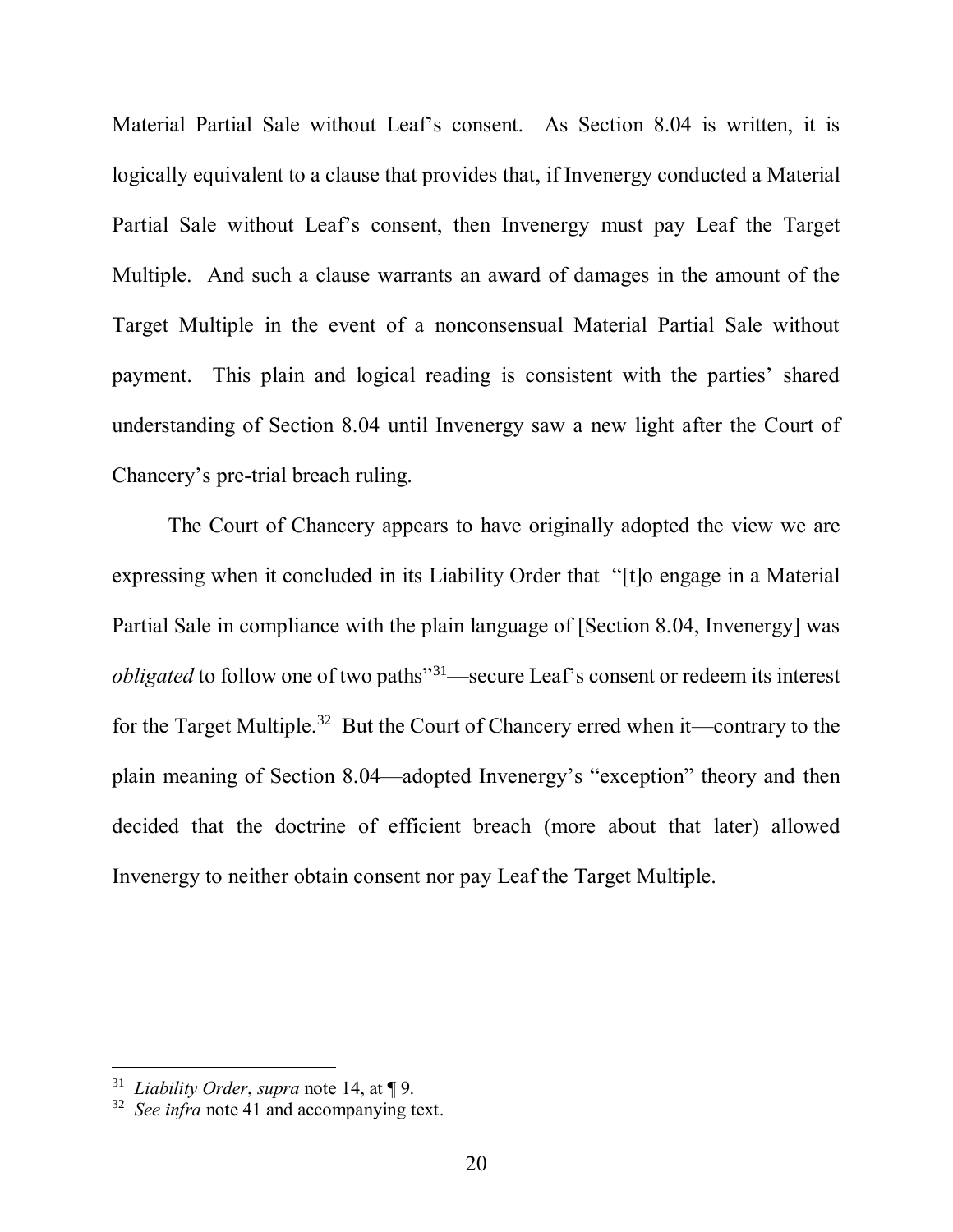## *iii. Ford Holdings/GoodCents Holdings*

To support its interpretation that Section 8.04 does not give Leaf a right to the Target Multiple when Invenergy conducts a Material Partial Sale without Leaf's consent, the Court of Chancery cited two previous Court of Chancery opinions: *In re Appraisal of Ford Holdings, Inc. Preferred Stock*<sup>33</sup> and *In re Appraisal of GoodCents Holdings, Inc*. 34 In our view, neither of these opinions justify the Court of Chancery's departure from the plain meaning of Section 8.04, as mutually understood by the parties at the time of contracting and thereafter.

In *Ford Holdings*, the Court of Chancery interpreted the rights of two groups

of preferred shareholders in a cash-out merger under the following clause:

Without the affirmative vote of the holders of a majority of the [preferred] shares . . . , [the company] may not . . . merge with or into any other corporation unless . . . each holder of [preferred] shares . . . shall receive, upon such . . . merger, an amount in cash equal to the liquid [*sic*] preference, Merger Premium, if any, and accumulated and unpaid dividends.  $35$ 

Chancellor Allen concluded that this clause—which, like Section 8.04, conditions a transaction upon shareholder consent—did not waive the shareholders' statutory appraisal rights under 8 *Del. C.* § 262.

l

<sup>33</sup> 698 A.2d 973 (Del. Ch. 1997).

<sup>34</sup> 2017 WL 2463665 (Del. Ch. June 7, 2017).

<sup>35</sup> *Ford Holdings*, 698 A.2d at 978–79.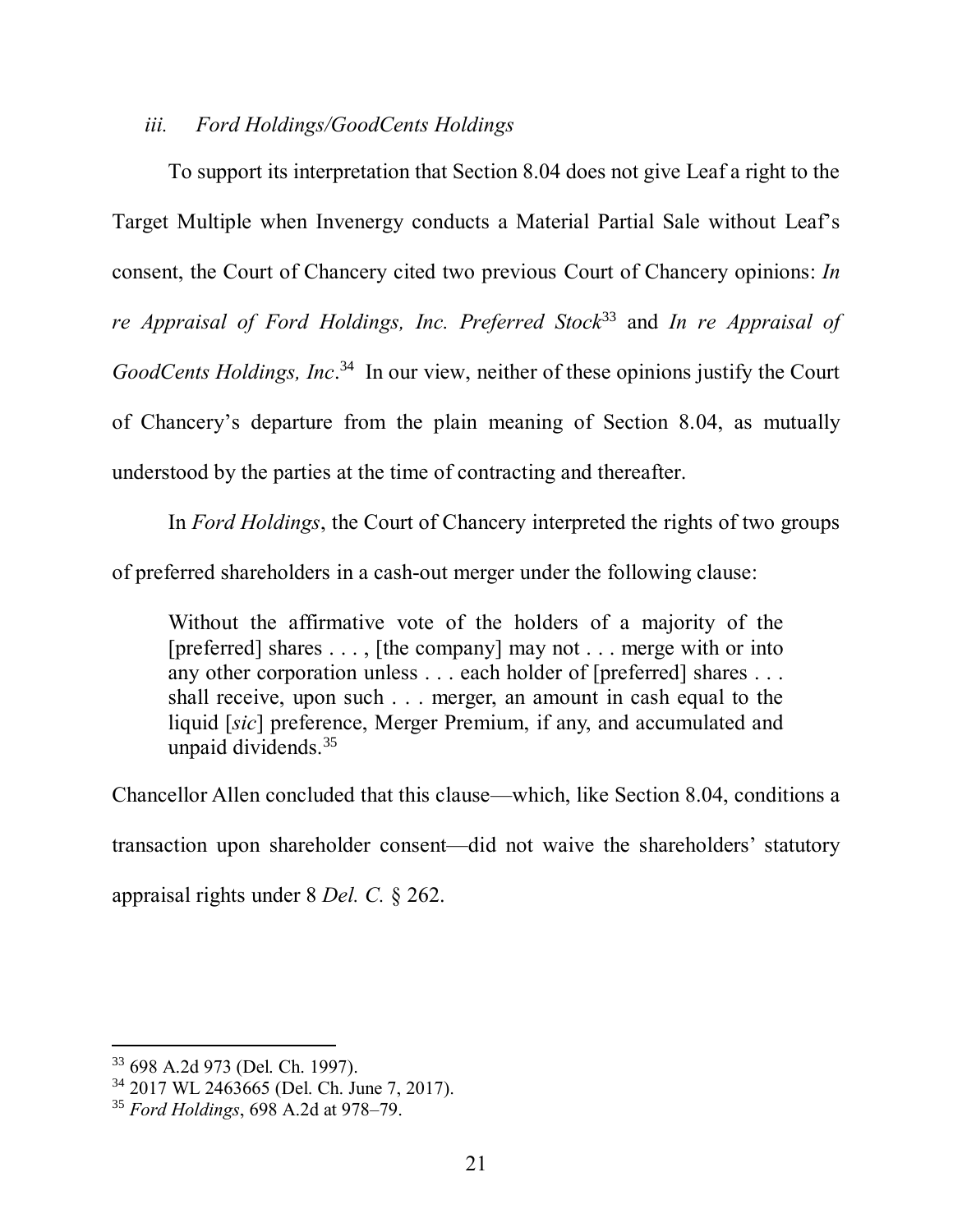We agree with that conclusion. The preferred shareholders were entitled to either (1) a vote on the merger or (2) a certain amount of cash proceeds. The company decided to bypass the shareholder vote by offering shareholders the cash proceeds. We agree that the clause in question and the company's decision to offer a liquidation preference in lieu of a vote in accordance with the shareholder agreement had no apparent impact on the shareholders' statutory appraisal rights.

We do not see, however, how *Ford Holdings*—where there was no breach of contract and where the final holding related to appraisal rights—can be read to support a decision that a party injured by a contractual breach cannot recover a contractually specified premium. By choosing one of two contractually permissible options, the company in *Ford Holdings* did not breach its contract with the preferred shareholders. In this case, Leaf and Invenergy agreed at the time of contracting that there would be two contractually permissible alternative paths to a Material Partial Sale: either Invenergy would secure Leaf's consent or Invenergy would pay the Target Multiple. Invenergy took neither road, however, and that has made all the difference.

In the 2017 *GoodCents* case, the Court of Chancery examined a provision similar to Section 8.04 but in a different context. In *GoodCents*, the preferred shareholders of GoodCents Holdings controlled over 80% of the voting power of the corporation. In 2015, in what was seemingly a surprise to the common

22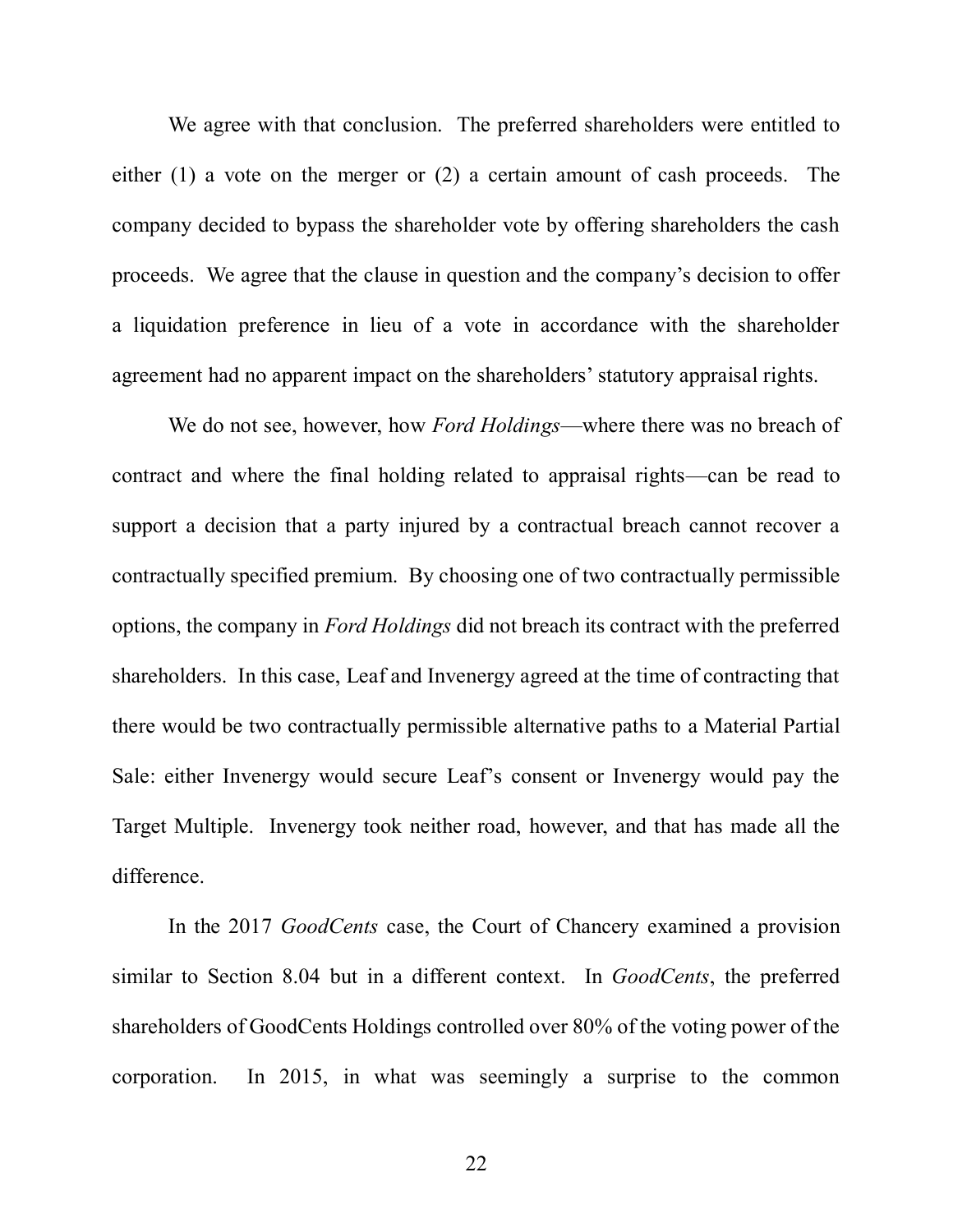shareholders,<sup>36</sup> GoodCents was sold for less than the liquidation preference of the preferred shares. Under GoodCents' certificate of incorporation, the preferred shareholders ordinarily could not receive a larger per-share payout than the common shareholders on an as-converted basis. There were a few exceptions, however, and the Court of Chancery was asked to interpret the following clause:

Without the affirmative vote of the holders of a majority of the ... Preferred Stock, the corporation shall not . . . effect any merger or consolidation . . . unless the agreement or plan of merger . . . shall provide that the consideration payable to the stockholders of the corporation . . . shall be distributed to the holders of capital stock of the corporation in accordance with [the preference clauses, which gave preferred shareholders additional rights over common shareholders].

According to the preferred shareholders, they were entitled to senior claims equal to the liquidation preference on the merger consideration because they had not waived the preference clauses.<sup>37</sup> But because the merger consideration was less than the amount of the liquidation preference, this would have left the common shareholders with nothing. The Court of Chancery disagreed with the preferred shareholders' interpretation. Relying upon *Ford Holdings*, it held instead that the voting clause "grants the Preferred Stockholders the right to a class vote but not a right to the Liquidation Preference in the case of a merger."<sup>38</sup> Consequently, Court

<sup>36</sup> *See GoodCents*, 2017 WL 2463665, at \*2, Pet'r Opening Br. in Support of Mot. for Partial Summ. J. 4, *GoodCents*, No. 11723 (Del. Ch. Jan. 19, 2017) Dkt. No. 47, Montejo Aff., Exhibit 6 at 2, *GoodCents,* No. 11723 (Del. Ch. Jan. 19, 2017) Dkt. No. 49.

<sup>37</sup> *See* Respondent's Opening Br. in Support of Mot. for Partial Summ. J. 23, *GoodCents*, No. 11723 (Del. Ch. Jan. 19, 2017) Dkt. No. 44.

<sup>38</sup> *GoodCents*, 2017 WL 2463665, at \*6.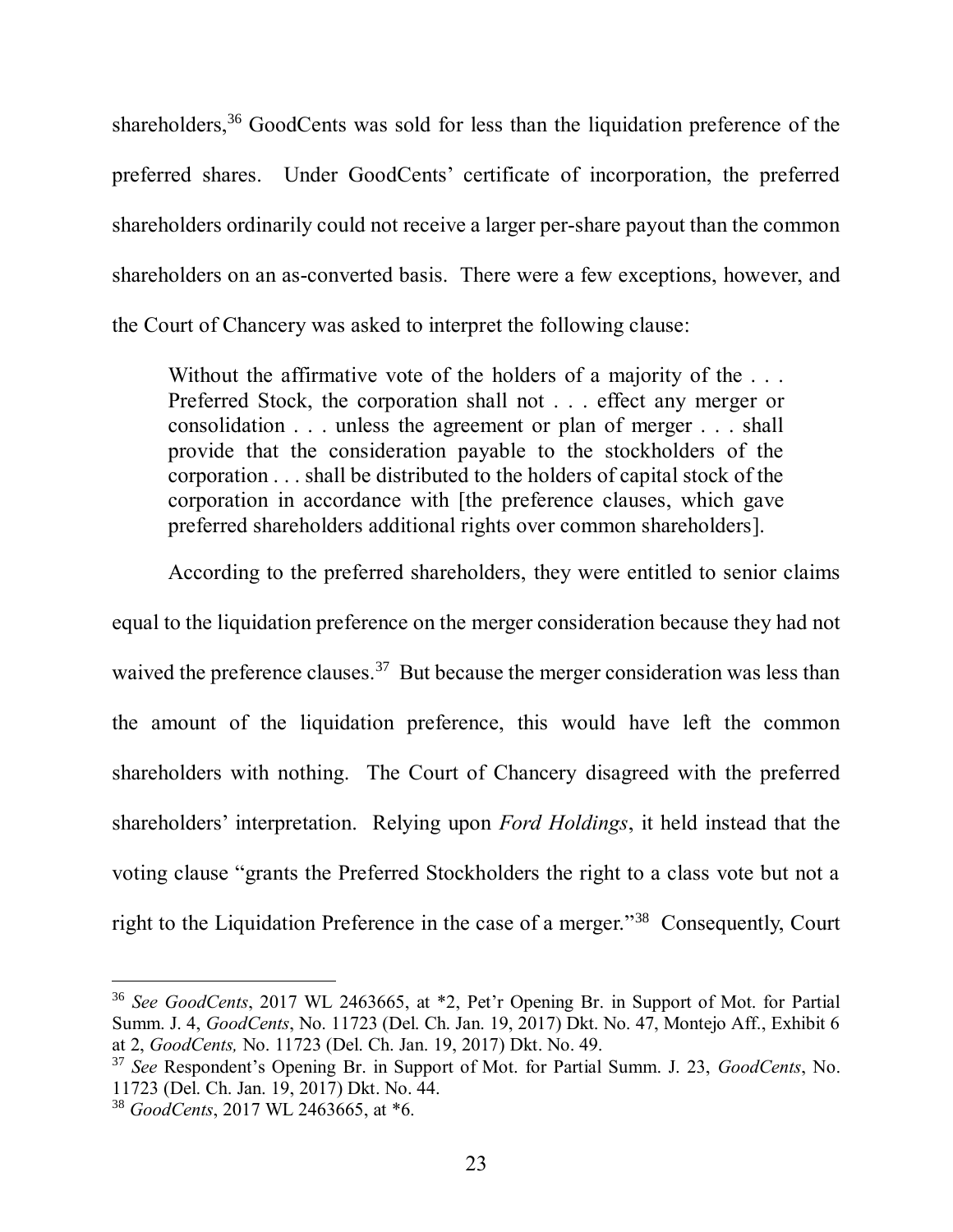of Chancery ordered the merger consideration to be distributed *pro rata* to all common and preferred shareholders.

While we think *GoodCents* reached the right result, we are not persuaded by its logic. As mentioned above, *Ford Holdings* did not pass on whether the shareholders in question had a right to a liquidation premium in the absence of an affirmative vote. Moreover, the preferred shareholders in *GoodCents* held 80% of the voting power and appear to have voted to approve the merger.<sup>39</sup> By the terms of the consent-right clause in question and by virtue of the preferred shareholders' "affirmative vote," the corporation could conduct a merger without making a preferential distribution to the preferred shareholders. <sup>40</sup> Thus, the result—if not the reasoning—in *GoodCents* is supported by the facts in that case. But in this case, Invenergy's failure to obtain Leaf's "affirmative vote," *i.e.*, Leaf's consent, is among the fundamental causes of its breach. To the extent that *GoodCents* turns on an interpretation that the above-quoted provision cannot yield damages in the amount of the liquidation preference even in the absence of consent, we reject it.

<sup>39</sup> Montejo Aff., Exhibit 6 at 2, *GoodCents*, No. 11723 (Del. Ch. Jan. 19, 2017) Dkt. No. 49 ("certain stockholders holding less than all of the outstanding shares . . . of GoodCents . . . entitled to vote on such matters acted by written consent pursuant to Section 228(a) of the DGCL to authorize and approve the [attached merger agreement]").

<sup>&</sup>lt;sup>40</sup> The preferred shareholders' contention that the "affirmative vote" required them to approve not only the merger but a waiver of the preference clauses, *see supra* note 37 and accompanying text, is not a reasonable reading of the contract clause in question. Their selective omissions when paraphrasing the contract clause in their brief substantively changed the meaning of the clause. *Compare* Respondent's Opening Br., *supra* note 37, at 14 *with id.* at 23.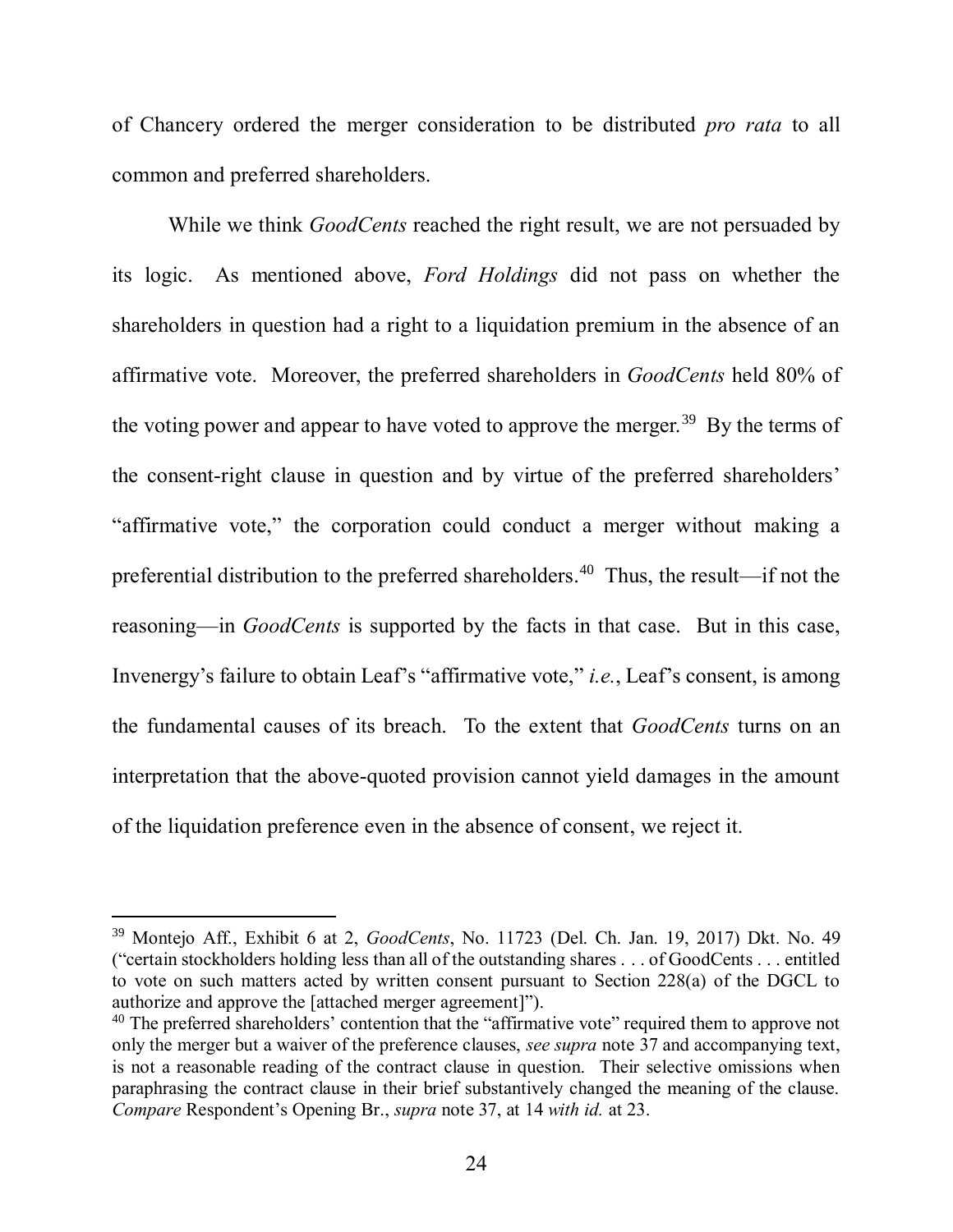#### **C. Damages**

Because we have concluded that the text of Section 8.04 unambiguously requires Invenergy to pay Leaf the Target Multiple if it conducts a Material Partial Sale without Leaf's consent, and because Invenergy conducted just such a nonconsensual sale, the calculation of Leaf's damages is simple: it is entitled to the Target Multiple.

The Court of Chancery, however, took a different logical tack and came to a different result. As previously mentioned, the Court of Chancery determined in its Liability Order that "[t]o engage in a Material Partial Sale . . . , [Invenergy] was obligated to follow one of two paths.<sup> $1$ </sup> The two paths were: (1) obtain Leaf's written consent before closing or (2) pay Leaf the Target Multiple at closing. It also found that, because Invenergy engaged in a Material Partial Sale without following either path, Invenergy had breached the plain language of Section 8.04. But in its ultimate damages decision, the Court of Chancery concluded that although Invenergy breached Section 8.04, nominal damages of \$1 sufficed to put Leaf in as good of a position as it would have been in had Invenergy not breached.

The Court of Chancery reasoned that Invenergy likely would not have agreed to undertake a TerraForm deal structured to pay Leaf the Target Multiple at closing and that the TerraForm deal as it was actually structured did not make Leaf worse

<sup>41</sup> *Liability Order*, *supra* note 14, at ¶ 9.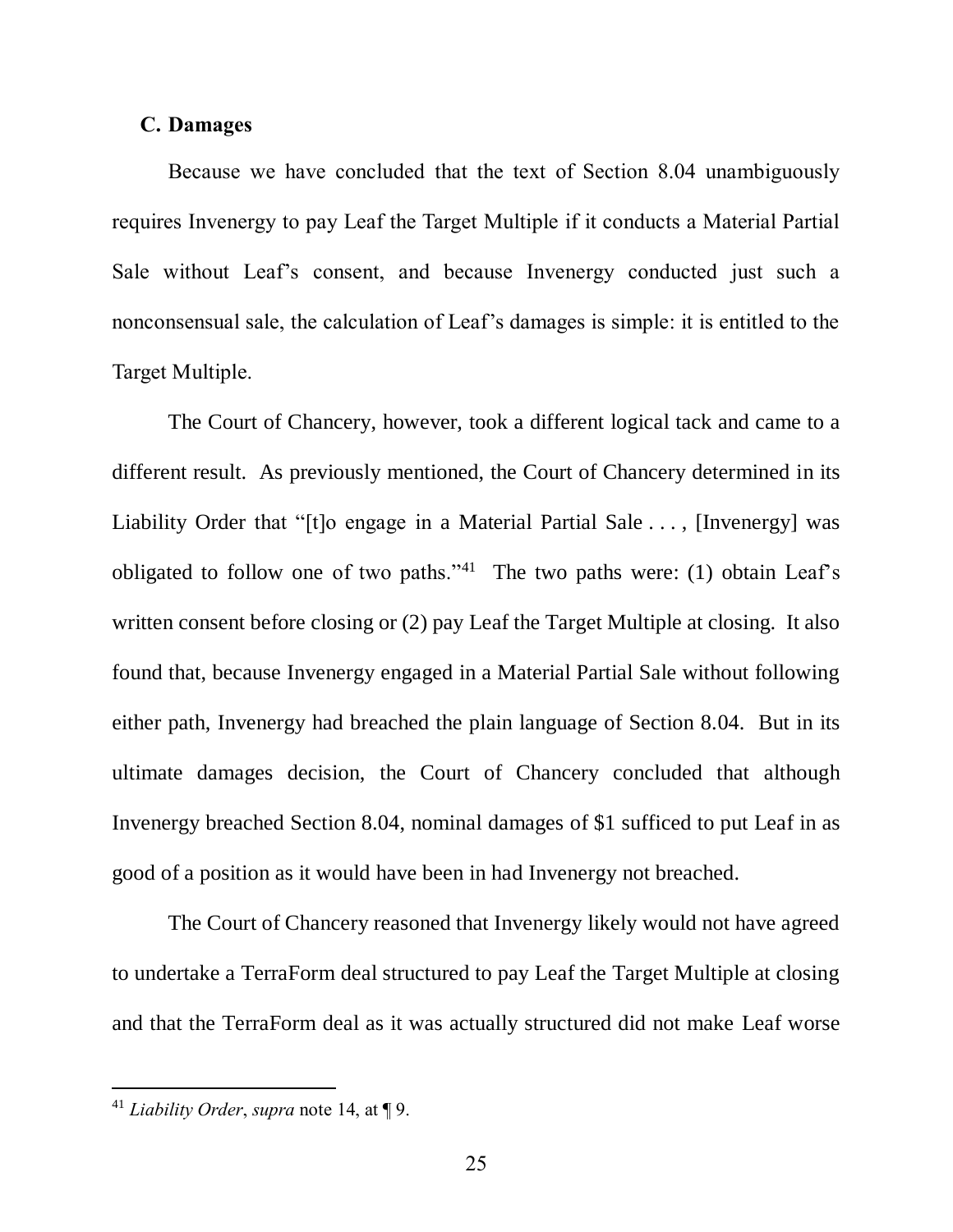off. Rather than examine the issue of damages in terms of whether Invenergy was contractually obligated—as the Court said in its Liability Order—to pay Leaf the Target Multiple, the Court of Chancery approached the issue of damages by focusing on the loss of value to Leaf from Invenergy's participation in a Material Partial Sale without Leaf's consent. In our view, the Court of Chancery's application of that approach—like its interpretation of Section 8.04 in which it adopted Invenergy's "exception theory" to excuse Invenergy from paying the Target Multiple—also missed the mark.

# *i. Expectations and the proper frame of reference*

After finding that Invenergy breached Section 8.04, the Court of Chancery correctly observed that the proper measure of damages should give Leaf the benefit of the bargain it struck with Invenergy and should be based on Leaf's expected position but for Invenergy's breach. But then the Court of Chancery examined the wrong "but-for-the-breach" position—or frame of reference—when conducting that damages analysis.

Before trial, the Court of Chancery correctly observed:

A more developed record may show that although the Payment Path was drafted as an exception to the requirement to obtain Leaf's consent, and although it was not drafted as a liquidated damages provision, it nevertheless operated to create a clear set of contractual obligations for Leaf. Those expectations envisioned two possible outcomes. One resulted from the Consent Path, where Leaf either would consent to the Material Partial Sale, or the transaction would not happen. The other resulted from the Payment Path, where the Company could proceed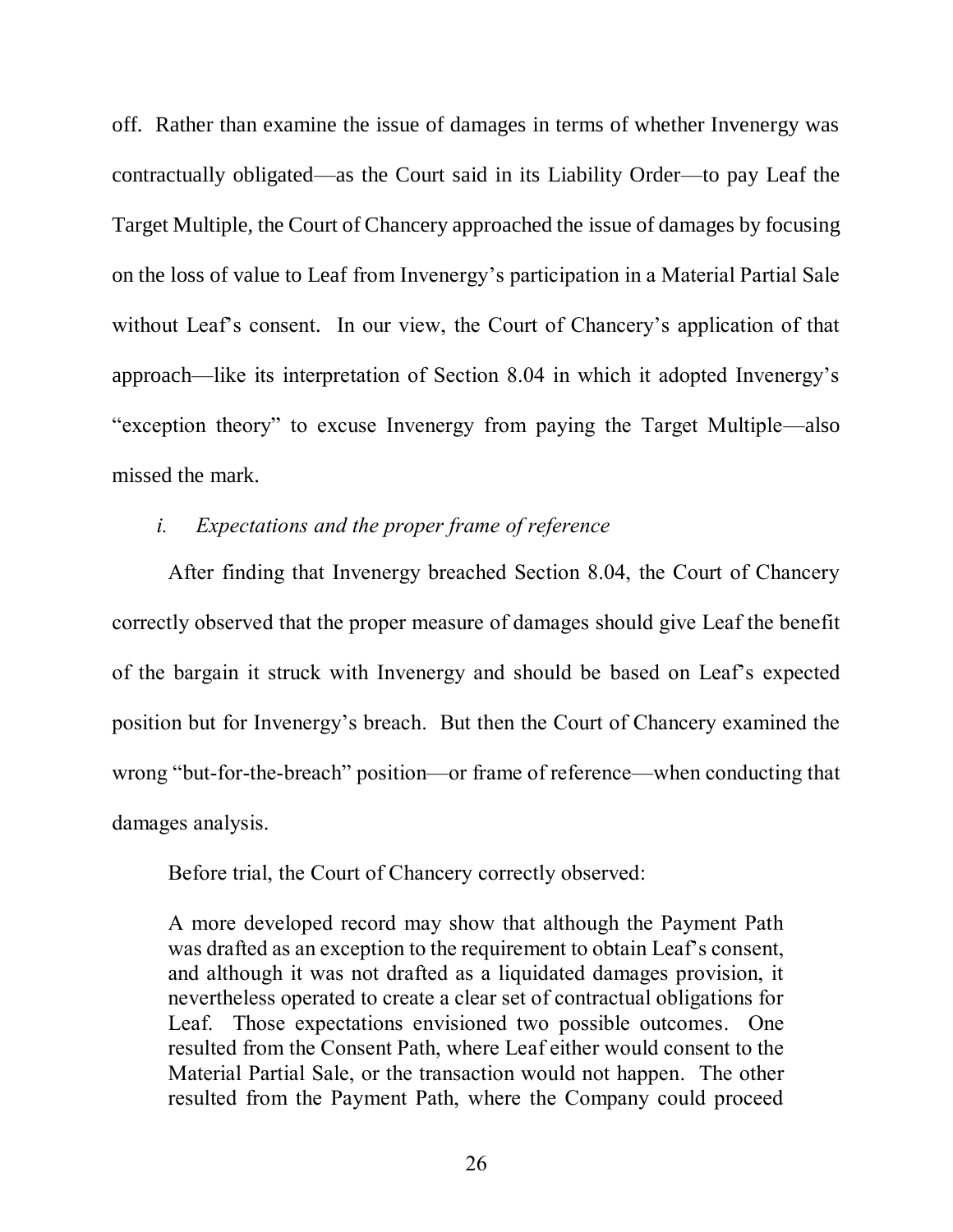with a Material Partial Sale and Leaf would receive its Target Multiple. . . . If Leaf proved [*sic*] that its expectancy was that it would receive its Target Multiple, th[e]n the Target Multiple could provide the proper measure of damages.<sup>42</sup>

Yet despite the Court of Chancery's explicit and numerous findings that Leaf and Invenergy both read Section 8.04 to give Leaf an expectation upon a Material Partial Sale without its consent that it would receive the Target Multiple, the court ignored that expectation. Instead of examining the frame of reference in which Invenergy paid the Target Multiple as both parties expected in a nonconsensual Material Partial Sale, the Court of Chancery decided that a proper analysis of expectancy required—and only required—the construction of a hypothetical negotiation in which Invenergy sought and obtained Leaf's consent<sup>43</sup> and an assessment of whether the TerraForm transaction reduced the value of Leaf's investment in Invenergy.

That analysis failed to consider the entirety of Invenergy's breach. The correct "but-for-the-breach" frame of reference is not what might have happened had Invenergy asked Leaf for its consent because Invenergy's contractual obligations and the means of performing them were not so narrowly drawn. Invenergy's breach was only complete when it failed to obtain Leaf's consent *and* when it failed to pay

l

<sup>42</sup> *Order Denying Final Judgment*, *supra* note 16, at ¶ 11.

<sup>&</sup>lt;sup>43</sup> Under that hypothetical, it is not unlikely that Leaf would have consented perhaps after seeking to extract some consideration from Invenergy.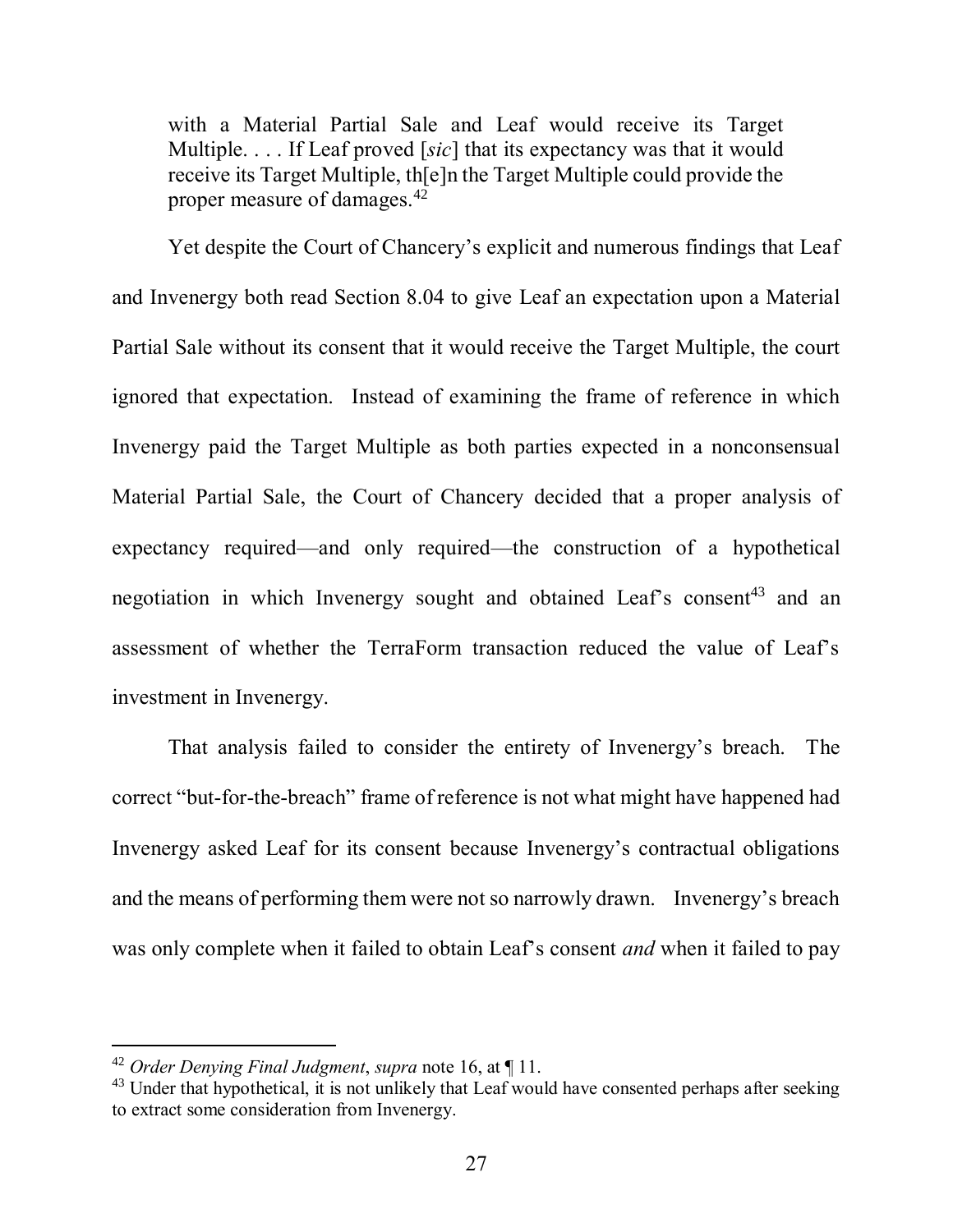the Target Multiple at closing. After all, if Invenergy had structured the TerraForm deal to redeem Leaf for the Target Multiple, there would have been no breach.

Because it is only the combination of the TerraForm deal *plus* the failure to obtain consent *plus* the failure to pay the Target Multiple that constituted the breach, the Court of Chancery should have considered the combination of all of those things when assessing what injury Leaf suffered from Invenergy's breach and thus what amount of damages will return Leaf to the position it would have been in had Invenergy not breached Section 8.04. That objective of returning Leaf to a but-forthe-breach position is not met when Leaf's damages are limited to what it might have obtained through a hypothetical negotiation for consent or the financial impact of the TerraForm transaction on Leaf's investment. Instead, when considering the breach as a whole, what would most aptly repair that breach is Invenergy's payment—now in satisfaction of a damages award—of the amount it agreed it would pay for the right to engage in a Material Partial Sale without Leaf's consent. The Court of Chancery's conclusion to the contrary was erroneous.

Finally, contrary to the Court of Chancery's apparent assertion,<sup>44</sup> remedial provisions and liquidated damages clauses are not the only ways for a contract to

<sup>44</sup> *Opinion Below*, *supra* note 1, at \*30 ("[T]he parties' subjective beliefs about the likely remedy are not controlling unless memorialized in a remedial provision . . . such as a liquidated damages clause.").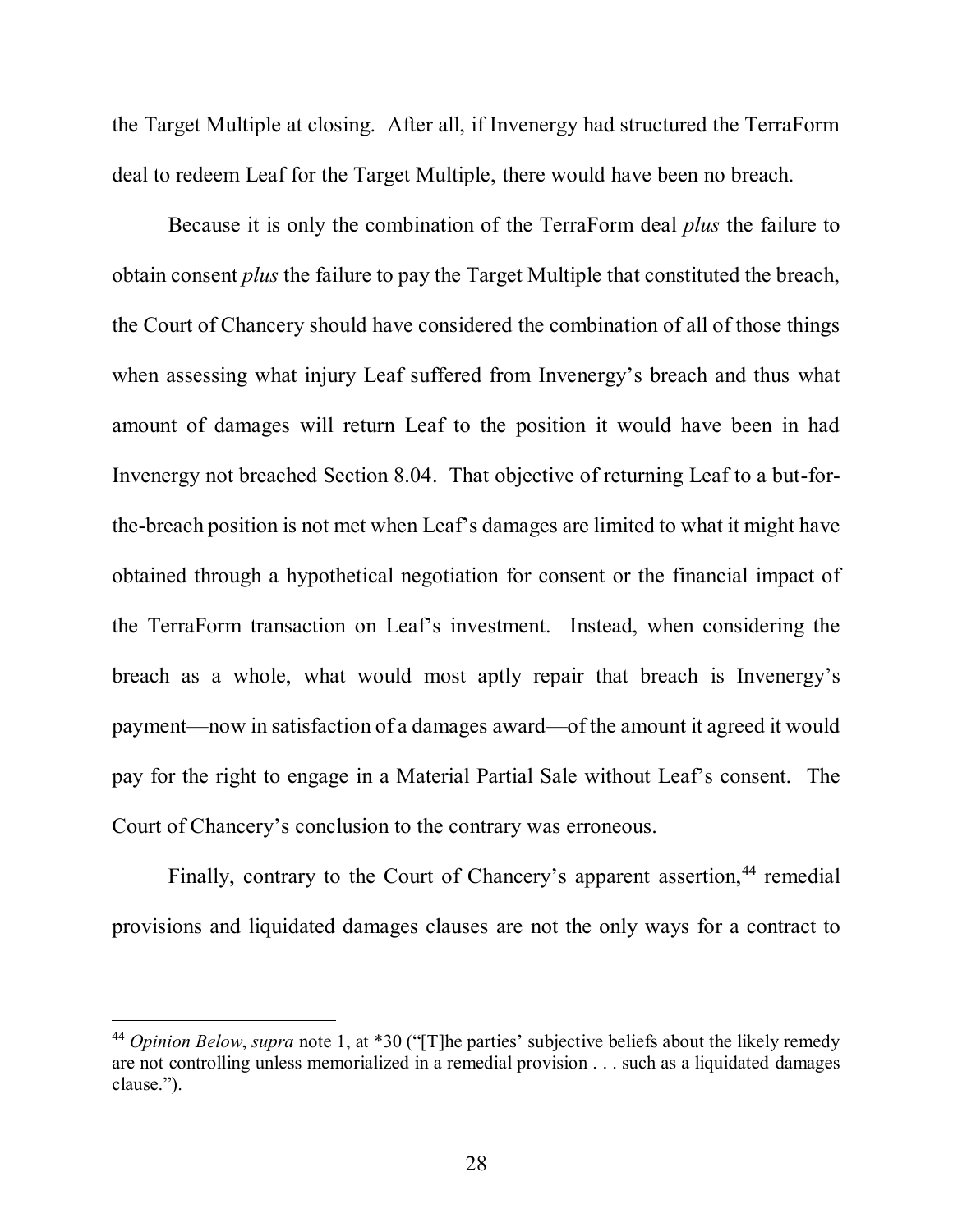specify the damages flowing from a breach. For example, in a sales contract in which the seller fully performs and the buyer does not pay at all, the seller is entitled to the sales price specified in the contract.<sup>45</sup> Although the sales price might not be under a liquidated damages section or clause, it nonetheless acts as a contractually specified—and controlling—index for damages.<sup>46</sup> Likewise, a liquidated damages clause in this instance would be superfluous given Invenergy's contractual obligation to pay the Target Multiple. Simply put, having agreed that Invenergy would have to pay Leaf the Target Multiple if it engaged in a Material Partial Sale without Leaf's consent, the parties need not have stipulated that the Target Multiple would be recoverable as damages if Invenergy engaged in just such a sale.

# *ii. Efficient breach and the Court of Chancery's hypothetical negotiation exercise*

The Court of Chancery invoked the principle of efficient breach to relieve Invenergy from paying the Target Multiple. In particular, having found that Section 8.04 gave Invenergy two options to consummate a Material Partial Sale (securing Leaf's consent or paying it the Target Multiple), the Court of Chancery devised a third option—efficient breach—which it found Invenergy elected, albeit unwittingly. This election, according to the court, leads to "[t]he result . . . that Leaf

<sup>46</sup> *Id.*

<sup>45</sup> *See* 6 *Del. C.* § 2-709.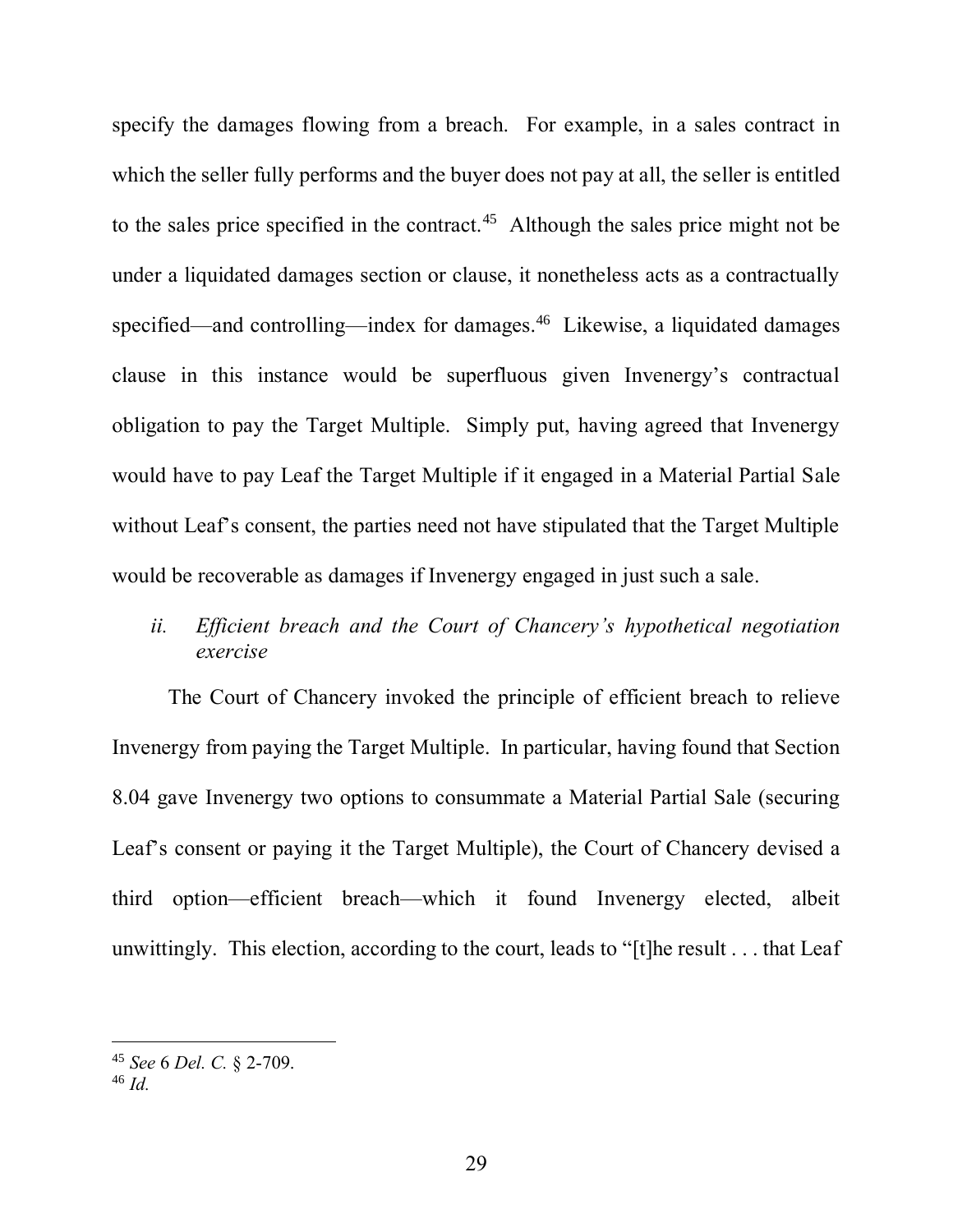must demonstrate actual damages"<sup>47</sup> outside of the injury it suffered as a result of Invenergy's failure to redeem it for the Target Multiple as contractually mandated. This application of the concept of efficient breach finds no support in our case law.<sup>48</sup>

Efficient breach is a concept that recognizes that "properly calculated expectation damages increase economic efficiency by giving the other party an incentive to break the contract if, but only if, he gains enough from the breach *that he can compensate the injured party for his losses* and still retain some of the benefits from the breach."<sup>49</sup> In other words, efficient breach is based on the idea that a party might find it economically worthwhile to breach a contract because that breach yields economic benefits that exceed the value of the damages it must pay to the non-breaching party.

<sup>47</sup> *Opinion Below*, *supra* note 1, at \*31.

<sup>&</sup>lt;sup>48</sup> Neither of the opinions cited by the Court of Chancery in its discussion of efficient breach touches upon the relationship of an efficient breach to the non-breaching party's expectation damages. In *Bhole, Inc. v. Shore Invs., Inc.*, 67 A.3d 444, 446 (Del. 2013), in which we reversed a tortious-interference determination and an award of *punitive*—not compensatory—damages, we merely recognized that the underlying breach was a "so-called 'efficient breach,'" a characterization that was not integral to our decision. And in *E.I. DuPont de Nemours and Co. v. Pressman*, 679 A.2d 436, 445–46 (Del. 1996), our reference to the "theory of efficient breach" was confined to our discussion of the unavailability of punitive damages for breach of the employment contract in issue. *See also NACCO Indus. v. Applica, Inc.* 997 A.2d 1, 35 (Del. Ch. 2009) (noting that "Delaware also recognizes the concept of efficient breach" and observing that allowing "[a] claim for conspiracy to commit tortious interference against a party to the contract would undercut [the concept and other principles] and preplace the predictability of the parties' agreement with a far less certain, after-the-fact, judicially-fashioned tort remedy." (citing *Allied Capital Corp. v. GC-Sun Holdings, L.P.*, 910 A.2d 1020 (Del. Ch. 2006)).

<sup>49</sup> *Bhole*, 67 A.3d at 453 (emphasis added) (quoting *DuPont v. Pressman*, 679 A.2d at 445–46).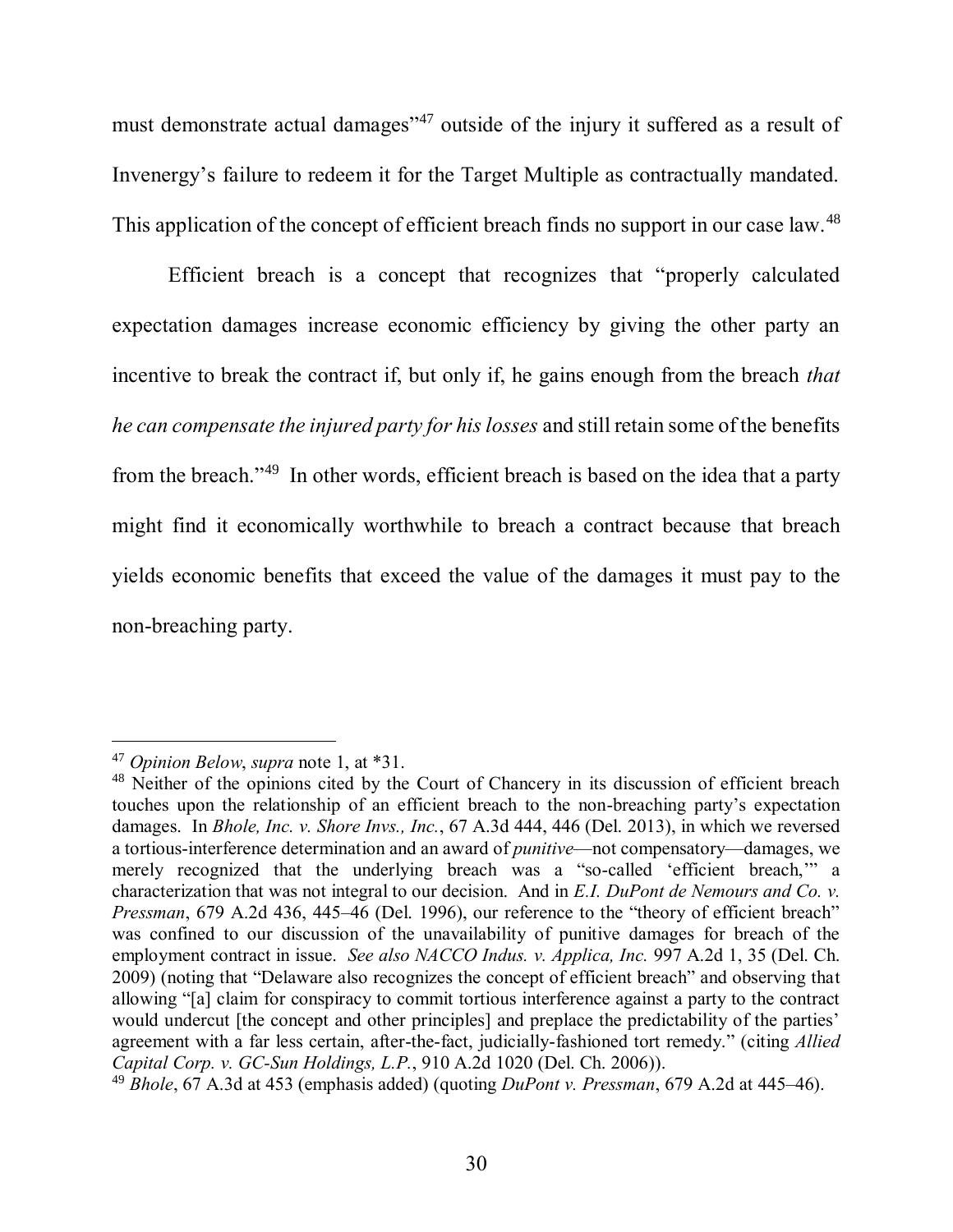The Court of Chancery misapplied the efficient breach concept by reconsidering its damages calculation in response to perceived "efficiency." Courts award contract damages corresponding to the degree of the injury suffered and do not increase or decrease those damages because of "efficiency" or lack thereof.<sup>50</sup> Contrary to the Court of Chancery's application of the principle, efficient breach does not bar recovery<sup>51</sup> or modify damages calculations in any way. Rather, efficient-breach theory recognizes that "a party may find it advantageous to refuse to perform a contract if he will still have a net gain *after he has fully compensated the injured party for the resulting loss*."<sup>52</sup> To use the Court of Chancery's parlance, efficient breach provides two "paths" for a contractual promisor: perform the contract or fully compensate the promisee for non-performance. But efficient breach does not allow the breaching party to bypass the usual method of calculating damages. The Court of Chancery's statement that efficient breach itself results in an alternative method for the determination of damages thus was error.

The Court of Chancery's rejection of the binary options presented by Section 8.04 (secure consent or pay the Target Multiple) in favor of a "third option" ("efficient breach" without payment of the Target Multiple) was followed by a hypothetical negotiation exercise in which Leaf was required to show that it would

l

<sup>50</sup> *See DuPont v. Pressman*, 679 A.2d at 446 (quoting Farnsworth on Contracts § 12.3).

<sup>51</sup> *Supra* note 49.

<sup>&</sup>lt;sup>52</sup> Restatement (Second) of Contracts, Chapter 16 Introductory Note (1981) (emphasis added).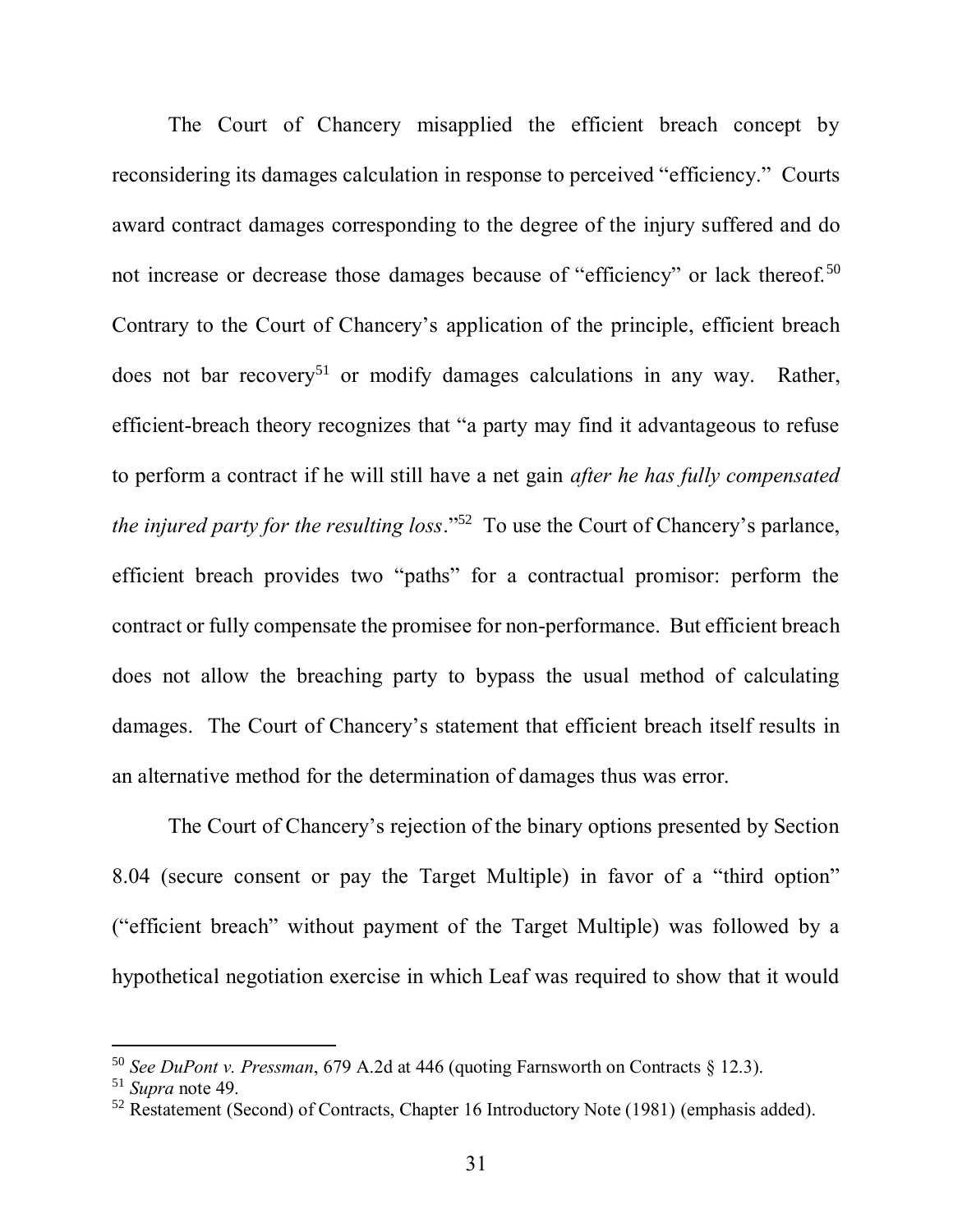have secured additional consideration given the opportunity to negotiate for its consent. The Court claimed to find support for this in its prior decision in *Fletcher International, Ltd. v. ION Geophysical Corp*. <sup>53</sup> In that case, the Court of Chancery faced the question of how to calculate damages where the injured party held a consent right that the breaching party had ignored, but there was no contractually provided workaround to the consent right. *Fletcher* then imagined a hypothetical negotiation between the parties for consent to determine the appropriate amount of contractual damages.

But *Fletcher*—and its hypothetical negotiation—is inapposite here. In *Fletcher*, there was no practical, contractually specified way for the breaching party to cure its breach. Unlike in this case, the only way *Fletcher*'s breaching party could close the transaction in substantial conformity with the contract was by obtaining the injured party's consent, which was impractical given the fact of litigation. But Section 8.04 *does* specify how Invenergy can avoid obtaining Leaf's consent to a Material Partial Sale and yet perform the contract: Invenergy must simply arrange a Material Partial Sale that redeems Leaf's interest for the Target Multiple. Except for the relatively small matter of timing (Section 8.04 requires the Target Multiple to be distributed at the time of closing), it is still possible for Invenergy to substantially perform the contract as written by redeeming Leaf for the Target

<sup>53</sup> 2013 WL 6327997, at \*14, \*18, (Del. Ch. Dec. 4, 2013).